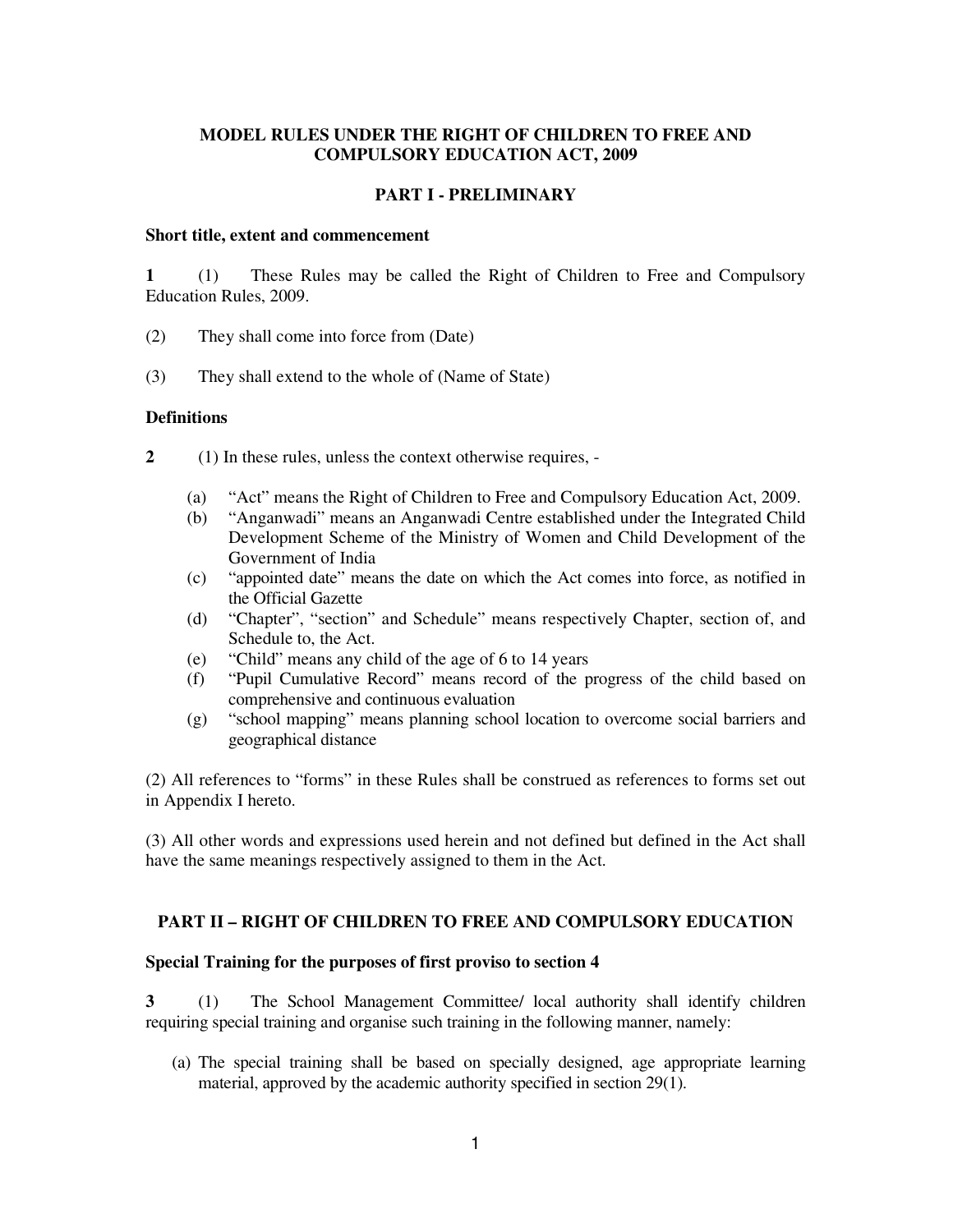- (b) It shall be provided in classes held on the premises of the school, or through classes organised in safe residential facilities
- (c) It shall be provided by teachers working in the school, or by teachers specially appointed for the purpose.
- (d) The duration shall be for a minimum period of three months which may be extended, based on periodical assessment of learning progress, for a maximum period not exceeding two years.

(2) The child shall, upon induction into the age appropriate class, after special training, continue to receive special attention by the teacher to enable him/her to successfully integrate with the rest of the class, academically and emotionally.

# **PART III – DUTIES OF STATE GOVERNMENT, LOCAL AUTHORITY**

### **Areas or limits for the purposes of section 6**

**4** (1) The areas or limits of neighbourhood within which a school has to be established by the State Government shall be as under -

- (a) In respect of children in classes I V, a school shall be established within a walking distance of one km of the neighbourhood.
- (b) In respect of children in classes VI VIII, a school shall be established within a walking distance of 3 km of the neighbourhood.

(2) Wherever required, the State Government shall upgrade existing schools with classes I - V to include classes VI – VIII. In respect of schools which start from class VI onwards, the State Government shall endeavour to add classes I – V, wherever required.

(3) In areas with difficult terrain, risk of landslides, floods, lack of roads and in general, danger for young children in the approach from their homes to the school, the State Government/Local Authority shall locate the school in such a manner as to avoid such dangers, by reducing the limits specified under sub-rule (1).

(4) For children from small hamlets, as identified by the State Government/Local Authority, where no school exists within the area or limits of neighbourhood specified under sub-Rule (1) above, the State Government/Local Authority shall make adequate arrangements, such as free transportation, residential facilities and other facilities, for providing elementary education in a school, in relaxation of the limits specified under sub-Rule (1).

(5) In areas with high population density, the State Government/local authority may consider establishment of more than one neighbourhood school, having regard to the number of children in the age group of 6-14 years in such areas.

(6) The Local Authority shall identify the neighbourhood school(s) where children can be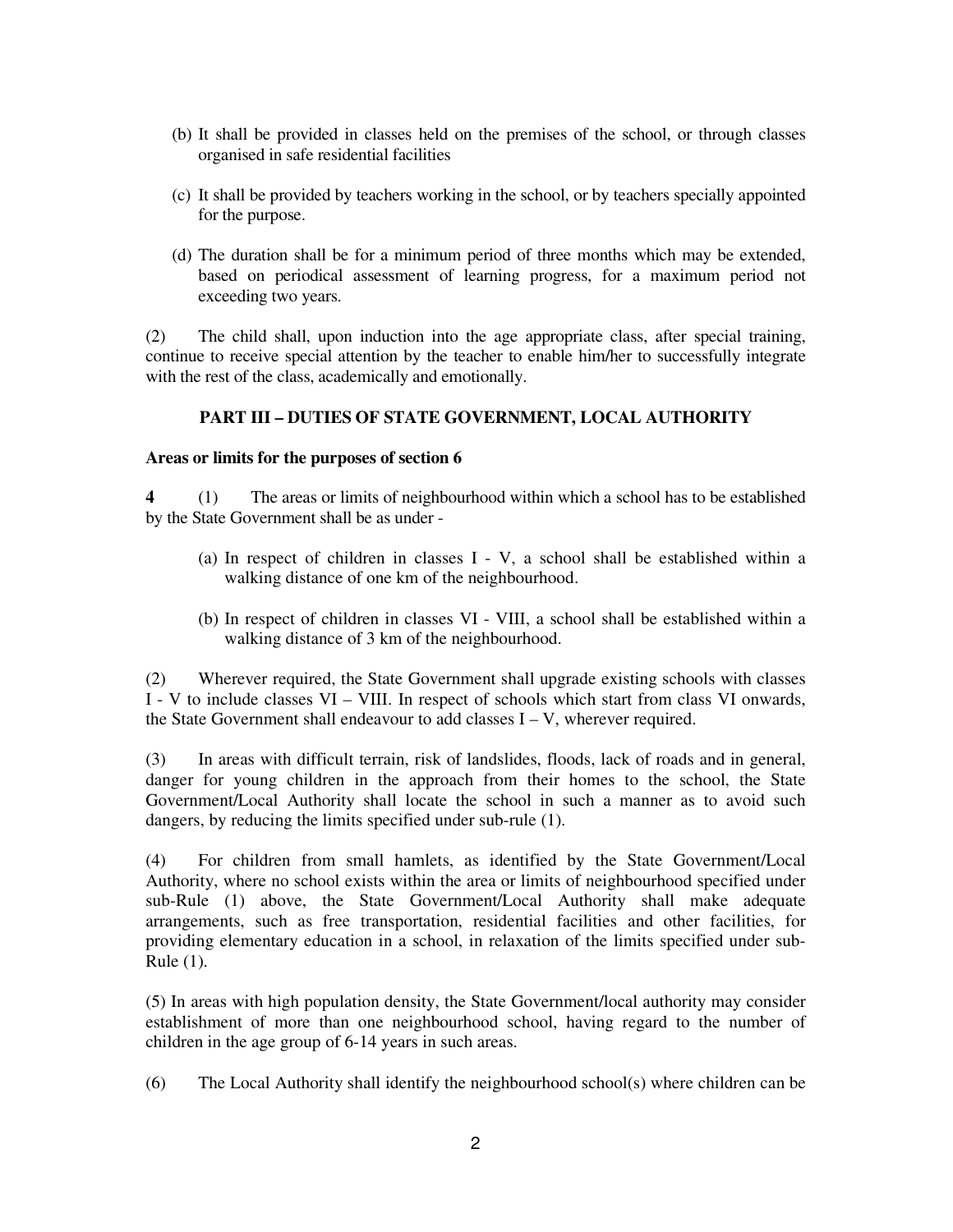admitted and make such information public for each habitation within its jurisdiction.

(7) In respect of children with disabilities which prevent them from accessing the school the State Government/Local Authority will endeavour to make appropriate and safe transportation arrangements for them to attend school and complete elementary education.

(8) The State Government/Local Authority shall ensure that access of children to the school is not hindered on account of social and cultural factors.

## **Duties of State Government and Local Authority for the purposes of Sections 8 and 9**

**5.** (1) A child attending a school of the State Government or local authority referred to in sub-clause (i) of clause (n) of section 2, a child attending a school referred to in sub-clause (ii) of clause (n) of section 2 in pursuance of clause (b) of sub section (1) of section 12, and a child attending a school referred to in sub-clause (iii) and (iv) of clause (n) of section 2 in pursuance of clause (c) of sub section (1) of section 12 shall be entitled to free text books, writing materials and uniforms.

Provided that a child with disabilities shall also be provided free special learning and support material.

*Explanation* : In respect of the child admitted in pursuance of clause (b) of sub-section (1) of section 12 and a child admitted in pursuance clause (c) of sub-section (1) of section 12, the responsibility of providing the free entitlement shall be of the school referred to in sub-clause (ii) of clause (n) of section 2 and of sub-clauses (iii) and (iv) of clause (n) of section 2, respectively.

(2) For the purpose of determining and for establishing neighbourhood schools, the State government/local authority shall undertake school mapping, and identify all children, including children in remote areas, children with disabilities, children belonging to disadvantaged groups, children belonging to weaker sections and children referred to in section 4, within a period of one year from the appointed date, and every year thereafter.

(3) The State government/local authority shall ensure that no child is subjected to caste, class, religious or gender abuse in the school.

(4) For the purposes of clause (c) of section 8 and clause (c) of section 9, the State Government and the Local Authority shall ensure that a child belonging to a weaker section and a child belonging to disadvantaged group is not segregated or discriminated against in the classroom, during mid day meals, in the play grounds, in the use of common drinking water and toilet facilities, and in the cleaning of toilets or classrooms.

## **Maintenance of records of children by local authority for the purposes of clause (d) of section 9**

**6** (1) The Local Authority shall maintain a record of all children, in its jurisdiction, through a household survey, from their birth till they attain 14 years.

(2) The record, referred to in sub-Rule (1), shall be updated each year.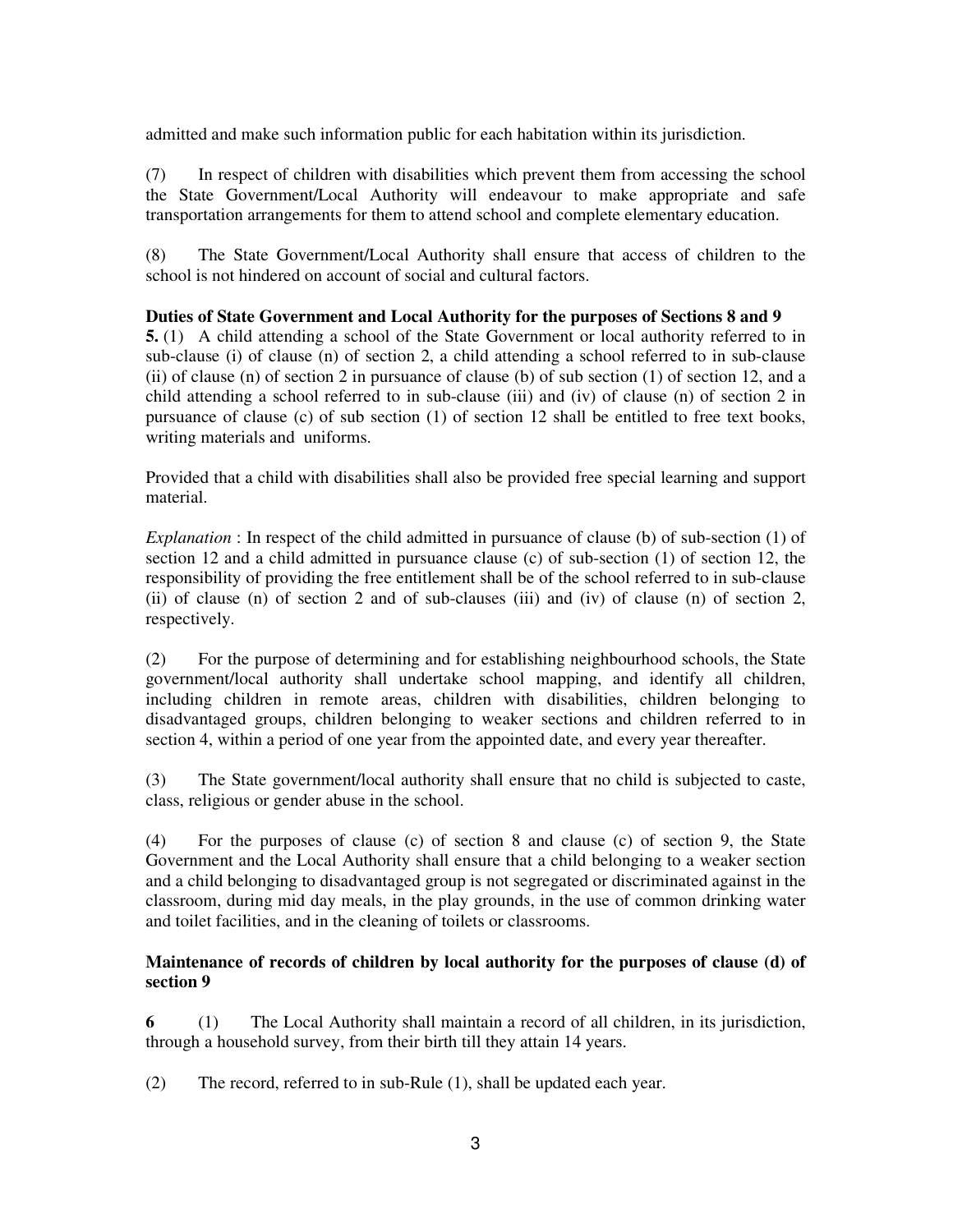(3) The record, referred to in sub-Rule (1), shall be maintained transparently, in the public domain, and used for the purposes of clause (e) of section 9

- (4) The record, referred to in sub-Rule (1) shall, in respect of every child, include
	- (a) name, sex, date of birth, (Birth Certificate Number), place of birth;
	- (b) parents' / guardians' names, address, occupation;
	- (c) pre-primary school/Anganwadi centre that the child attends (upto age 6);
	- (d) elementary school where the child is admitted;
	- (e) present address of the child;
	- (f) class in which the child is studying (for children between age 6-14), and if education is discontinued in the territorial jurisdiction of the Local Authority, the cause of such discontinuance;
	- (g) whether the child belongs to the weaker section within the meaning of clause (e) of section 2 of the Act;
	- (h) whether the child belongs to a disadvantaged group within the meaning of clause (d) of section 2 of the Act;
	- (i) details of children requiring special facilities / residential facilities on account of migration and sparse population; age appropriate admission; disability.
- (5) The Local authority shall ensure that the names of all children enrolled in the schools under its jurisdiction are publicly displayed in each school.

# **PART IV – RESPONSIBILITIES OF SCHOOLS AND TEACHERS**

## **Admission of children belonging to weaker section and disadvantaged group for the purposes of clause (c) to section 12 (1)**

**7** (1) The school referred to in clauses (iii) and (iv) of clause (n) of section 2 shall ensure that children admitted in pursuance of clause (c) to section 12 (1) shall not be segregated from the other children in the classrooms nor shall their classes be held at places and timings different from the classes held for the other children.

(2) The school referred to in clauses (iii) and (iv) of clause (n) of section 2 shall ensure that children admitted in pursuance of clause (c) to section 12 (1) shall not be discriminated from the rest of the children in any manner pertaining to entitlements and facilities such as text books, uniforms, library and ICT facilities, extra-curricular and sports.

(3) The areas or limits of neighborhood specified in Rule 4 (1) shall apply to admissions made in pursuance of clause (c) to section 12 (1).

Provided that the school may, for the purposes of filling up the requisite percentage of seats for children referred to in clause (c) to section 12 (1), extend these limits with the prior approval of the State Government.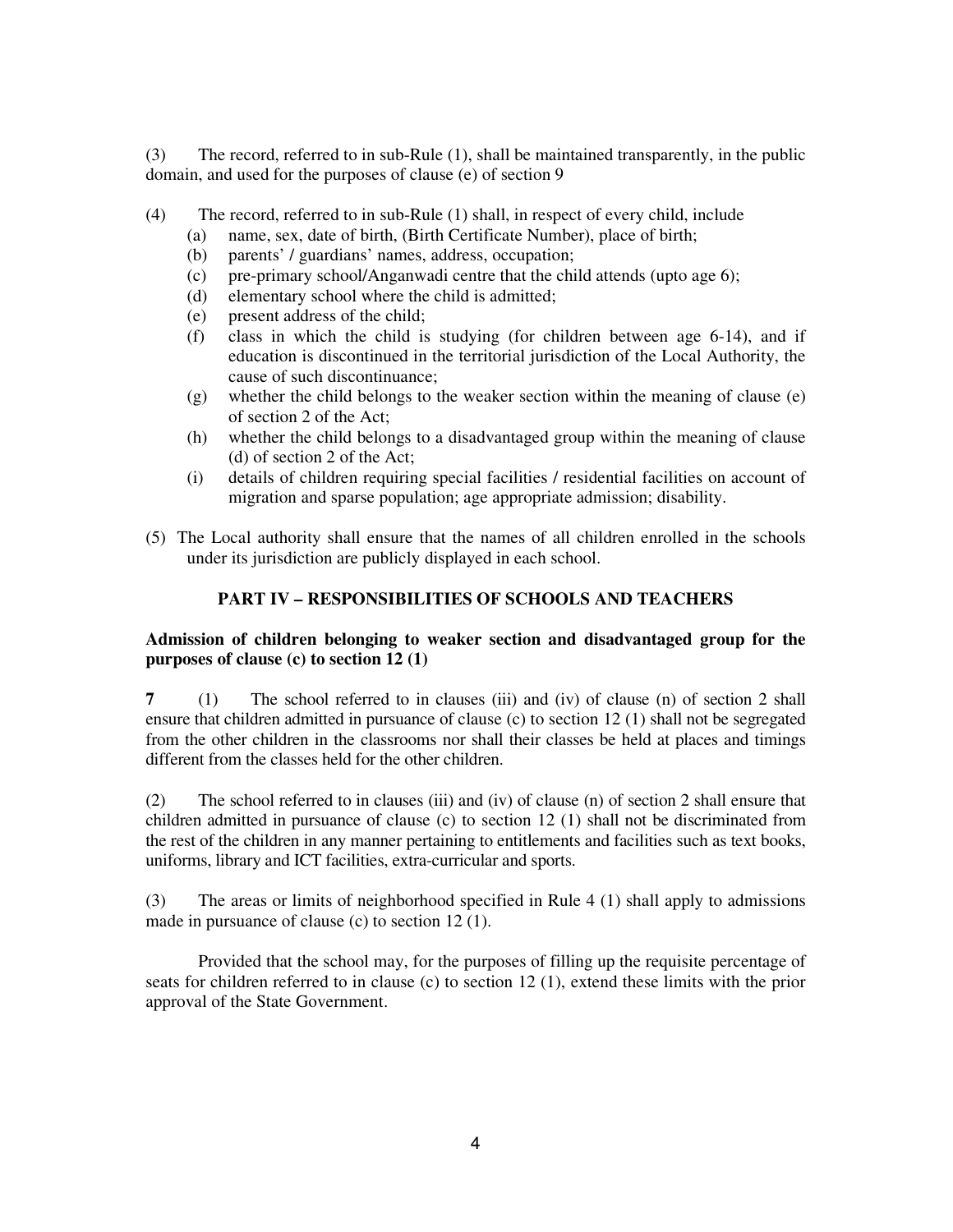# **Reimbursement of per-child expenditure by the State Government for the purposes of section 12(2)**

**8** (1) The total annual recurring expenditure incurred by the State Government, whether from its own funds, or funds provided by the Central Government or by any other authority, on elementary education in respect of all schools established, owned or controlled by it or by the local authority, divided by the total number of children enrolled in all such schools, shall be the per-child expenditure incurred by the State Government.

*Explanation* - For the purpose of determining the per-child expenditure, the expenditure incurred by the State Government or local authority on schools referred to in sub-clause (ii) of clause (n) of section 2 and the children enrolled in such schools shall not be included.

(2) Every school referred to in clauses (iii) and (iv) of clause (n) of section 2 shall maintain a separate bank account in respect of the amount received by it as reimbursement under subsection (2) of section 12.

#### **Documents as age proof for the purpose of section 14**

**9** Wherever a birth certificate under the Births, Deaths and Marriages Certification Act, 1886 is not available, any one of the following documents shall be deemed to be proof of age of the child for the purposes of admission in schools –

(a) Hospital / Auxiliary Nurse and Midwife (ANM) register record

(b) *Anganwadi* record

(c) Declaration through an affidavit of the age of the child by the parent or guardian

#### **Extended period for admission for the purposes of section 15**

**10** (1) Extended period of admission shall be six months from the date of commencement of the academic year of a school.

(2) Where a child is admitted in a school after the extended period, he or she shall be eligible to complete studies with the help of special training, as determined by the head of the school.

#### **Recognition of schools for the purposes of section 18**

**11** (1) Every school, other than a school established, owned or controlled by the State Government or Local Authority, established before the commencement of this Act shall make a self declaration within a period of three months of the commencement of the Act, in Form No. 1 to the concerned District Education Officer regarding its compliance or otherwise with the norms and standards prescribed in the Schedule and the following conditions:

- (a) the school is run by a society registered under the Societies Registration Act, 1860 (21 of 1860), or a public trust constituted under any law for the time being in force;
- (b) the school is not run for profit to any individual, group or association of individuals or any other persons;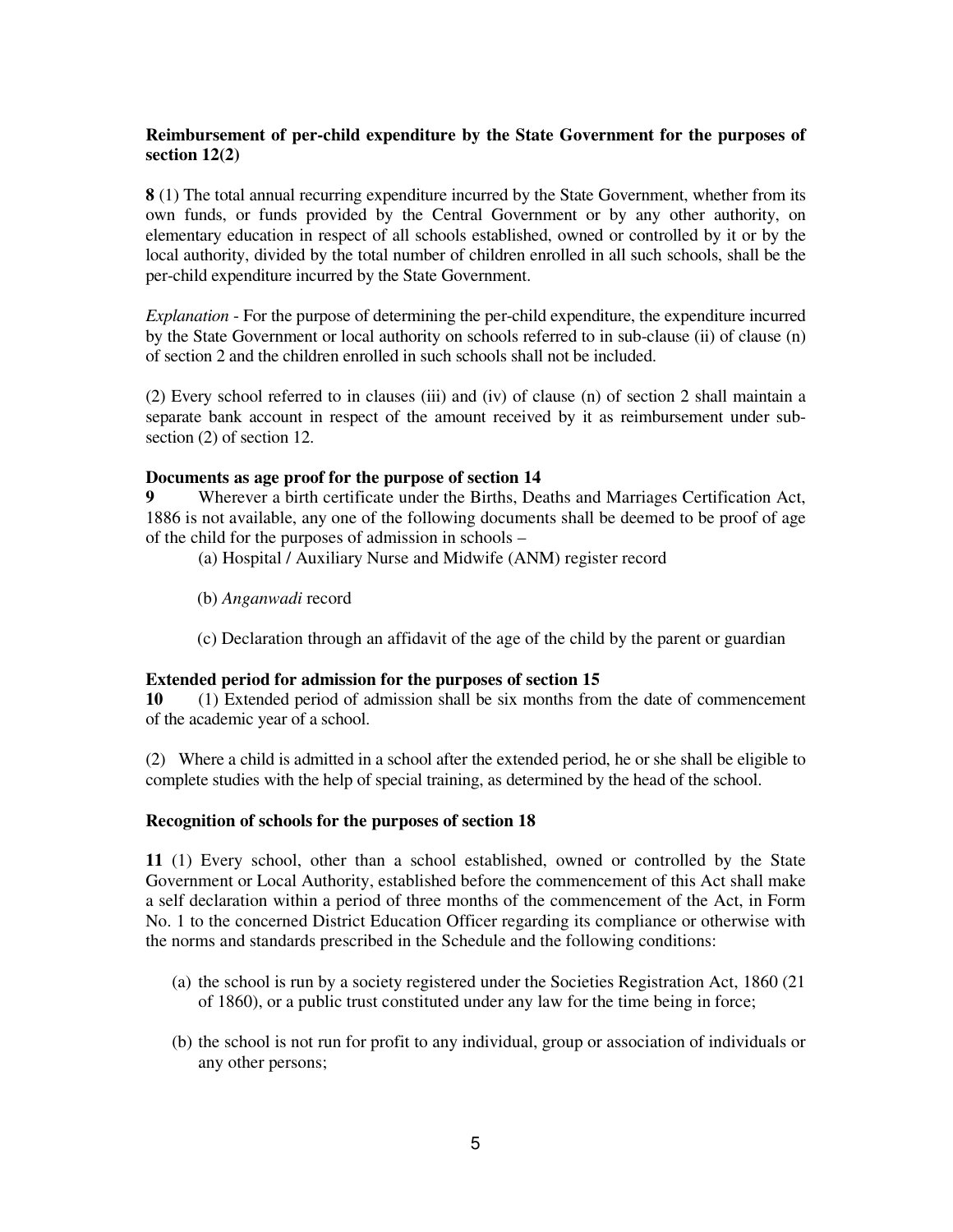- (c) the school conforms to the values enshrined in the Constitution;
- (d) the school buildings or other structures or the grounds are used only for the purposes of education and skill development;
- (e) the school is open to inspection by any officer authorized by the State Government/ Local Authority;
- (f) the school furnishes such reports and information as may be required by the Director of Education/District Education Officer from time to time and complies with such instructions of the State Government/ Local Authority as may be issued to secure the continued fulfillment of the condition of recognition or the removal of deficiencies in working of the school;

(2) Every self declaration received in Form 1 shall be placed by the District Education Officer in public domain within fifteen days of its receipt.

(3) The District Education Officer shall conduct on-site inspection of such schools which claim in Form No. 1 to fulfill the norms and standards and the conditions mentioned in sub-Rule (1) within three months of the receipt of the self declaration.

(4) After the inspection referred to in sub-Rule (3) is carried out, the inspection report shall be placed by the District Education Officer in public domain and schools found to be conforming to the norms, standards and the conditions shall be granted recognition by the District Education Officer in Form No. 2 within a period of 15 days from the date of inspection.

(5) Schools that do not conform to the norms, standards and conditions mentioned in sub rule (1) shall be listed by the District Education Officer through a public order to this effect, and any time within the next two and a half years, such schools may request the District Education Officer for an on-site inspection for grant of recognition.

(6) Schools which do not conform to the norms, standards and conditions mentioned in sub rule (1) after three years from the commencement of the Act, shall cease to function

(7) Every school, other than a school established, owned or controlled by the State Government or local authority established after the commencement of this Act shall conform to the norms and standards and conditions mentioned in sub-Rule (1) in order to qualify for recognition.

### **Withdrawal of recognition to schools for the purposes of sections 18(3) and 12(3)**

**12 (1)** Where the District Education Officer on his own motion, or on any representation received from any person, has reason to believe, to be recorded in writing, that a school recognised under rule 12, has violated one or more of the conditions for grant of recognition or has failed to fulfill the norms and standards prescribed in the Schedule, he shall act in the following manner: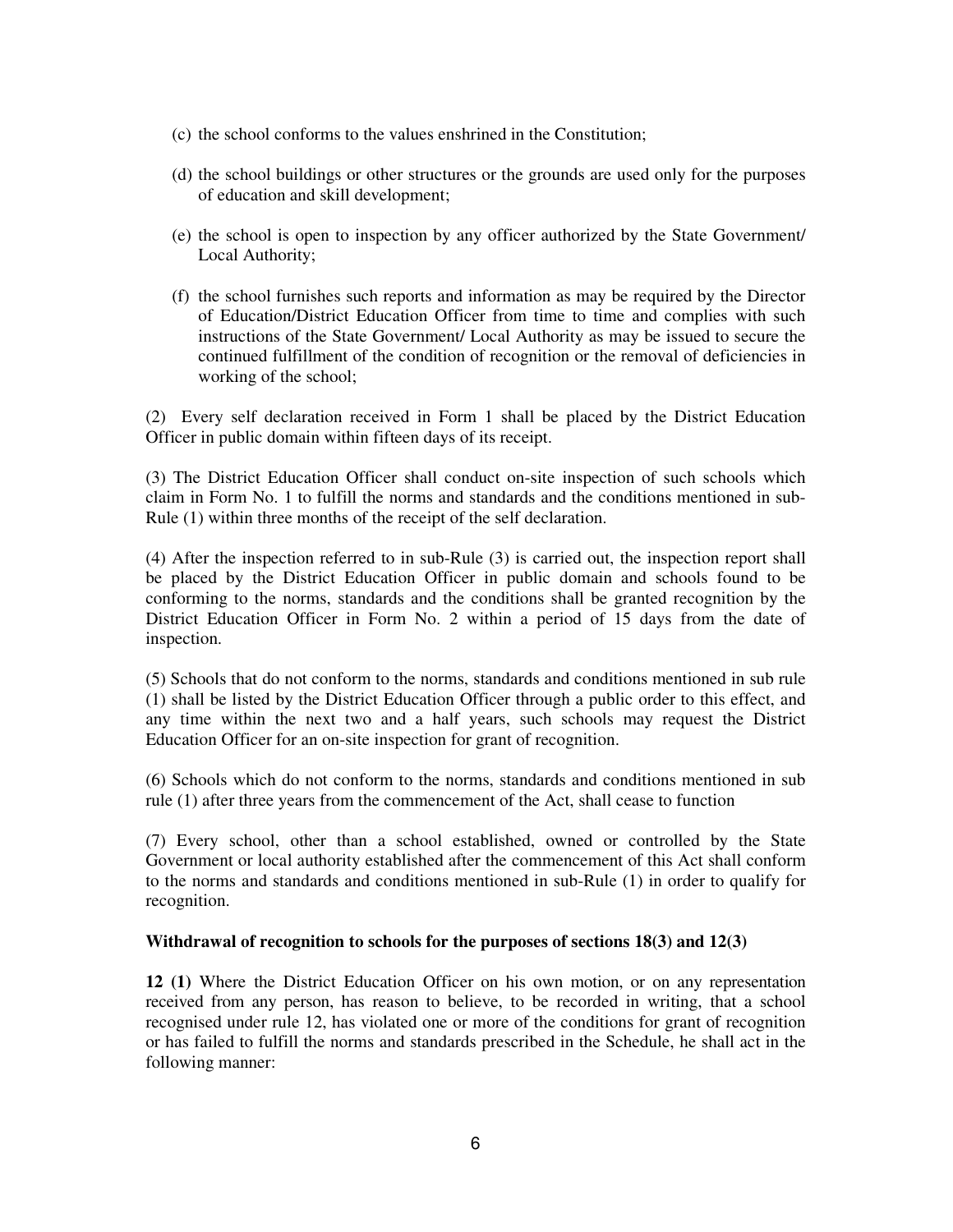- (a) Issue a notice to the school specifying the violations of the condition of grant of recognition and seek its explanation within one month.
- (b) In case the explanation is not found to be satisfactory or no explanation is received within the stipulated time period, the District Education Officer may cause an inspection of the school, to be conducted by a Committee of three to five members comprising of educationists, civil society representatives, media, and government representatives, which shall make due inquiry and submit its Report, along with its recommendations for continuation of recognition or its withdrawal, to the District Education Officer.
- (c) The District Education Officer shall forward the Report of the Committee, along with his comments, to the State Commission for Protection of Child or the Right to Education Protection Authority, as the case may be, with a copy to the State Education Department.

(2) The State Commission for Protection of Child Rights or the Right to Education Protection Authority, as the case may be, shall, after seeking explanation from the concerned school and after due examination, prepare and send its recommendations to the State Education Department.

(3) The State Education Department, shall, on the basis of the recommendations referred to in sub-Rule (2) convey its decision to the District Education Officer.

(4) The District Education Officer shall, on the basis of the decision of the State Education Department, pass an order cancelling the recognition granted to the school. The order of derecognition shall be operative from the immediately succeeding academic year and shall specify the neighbourhood schools to which the children of the de-recognised schools shall be admitted.

### **PART V - SCHOOL MANAGEMENT COMMITTEE**

### **Composition and functions of the School Management Committee for the purposes of section 21**

**13** (1) A School Management Committee shall be constituted in every school, other than an unaided school, within its jurisdiction, within six months of the appointed date, and reconstituted every two years.

(2) Seventy five percent of the strength of the School Management Committee shall be from amongst parents or guardians of children.

(3) The remaining twenty five percent of the strength of the SMC shall be from amongst the following persons

a) one third members from amongst the elected members of the local authority, to be decided by the local authority;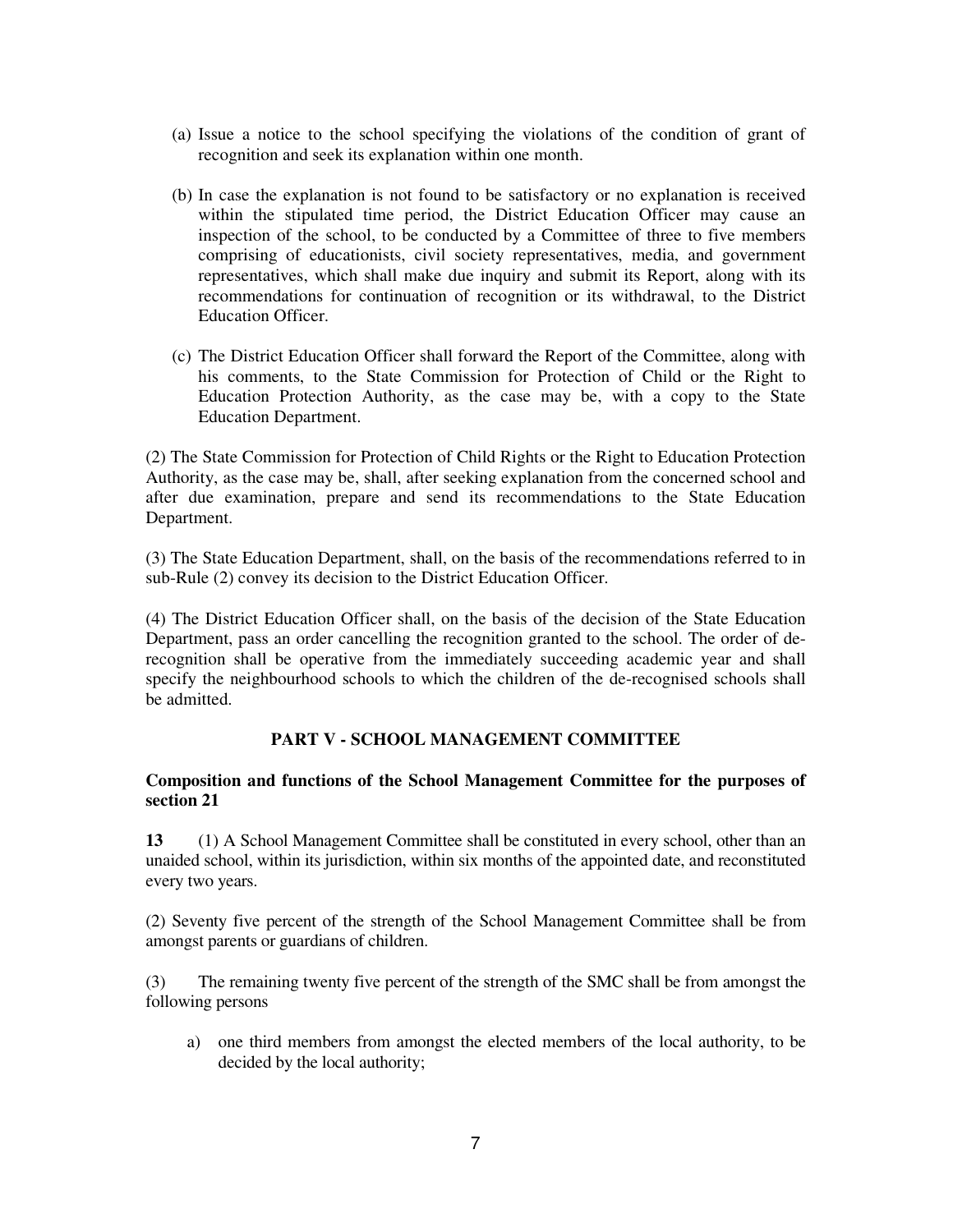- b) one third members from amongst teachers from the school, to be decided by the teachers of the school;
- c) remaining one third from amongst local educationists / children in the school, to be decided by the parents in the Committee

(4) To manage its affairs, the School Management Committee shall elect a Chairperson and Vice Chairperson from among the parent members. The Head teacher of the school or where the school does not have a head teacher, the senior most teacher of the school, shall be the ex-officio Member-Convener of the School Management Committee.

(5) The School Management Committee shall meet at least once a month and the minutes and decisions of the meetings shall be properly recorded and made available to the public.

(6) The School Management Committee shall, in addition to the functions specified in clauses (a) to (d) of section 21 (2), perform the following functions, for which it may constitute smaller working groups from amongst its Members :

- (a) communicate in simple and creative ways to the population in the neighbourhood of the school, the rights of the child as enunciated in the Act; as also the duties of the State Government, local authority, school, parent and guardian;
- (b) Ensure the implementation of clauses (a) and (e) of section 24 and section 28,
- (c) Monitor that teachers are not burdened with non academic duties other than those specified in section 27;
- (d) Ensure the enrolment and continued attendance of all the children from the neighbourhood in the school;
- (e) Monitor the maintenance of the norms and standards prescribed in the Schedule;
- (f) Bring to the notice of the local authority any deviation from the rights of the child, in particular mental and physical harassment of children, denial of admission, and timely provision of free entitlements as per section 3(2).
- (g) Identify the needs, prepare a Plan, and monitor the implementation of the provisions of Section 4.
- (h) Monitor the identification and enrolment of, and facilities for learning by disabled children, and ensure their participation in, and completion of elementary education
- (i) Monitor the implementation of the Mid-Day Meal in the school.
- (j) Prepare an annual account of receipts and expenditure of the school.

(7) Any money received by the School Management Committee for the discharge of its functions under this Act, shall be kept in a separate account, to be made available for audit every year.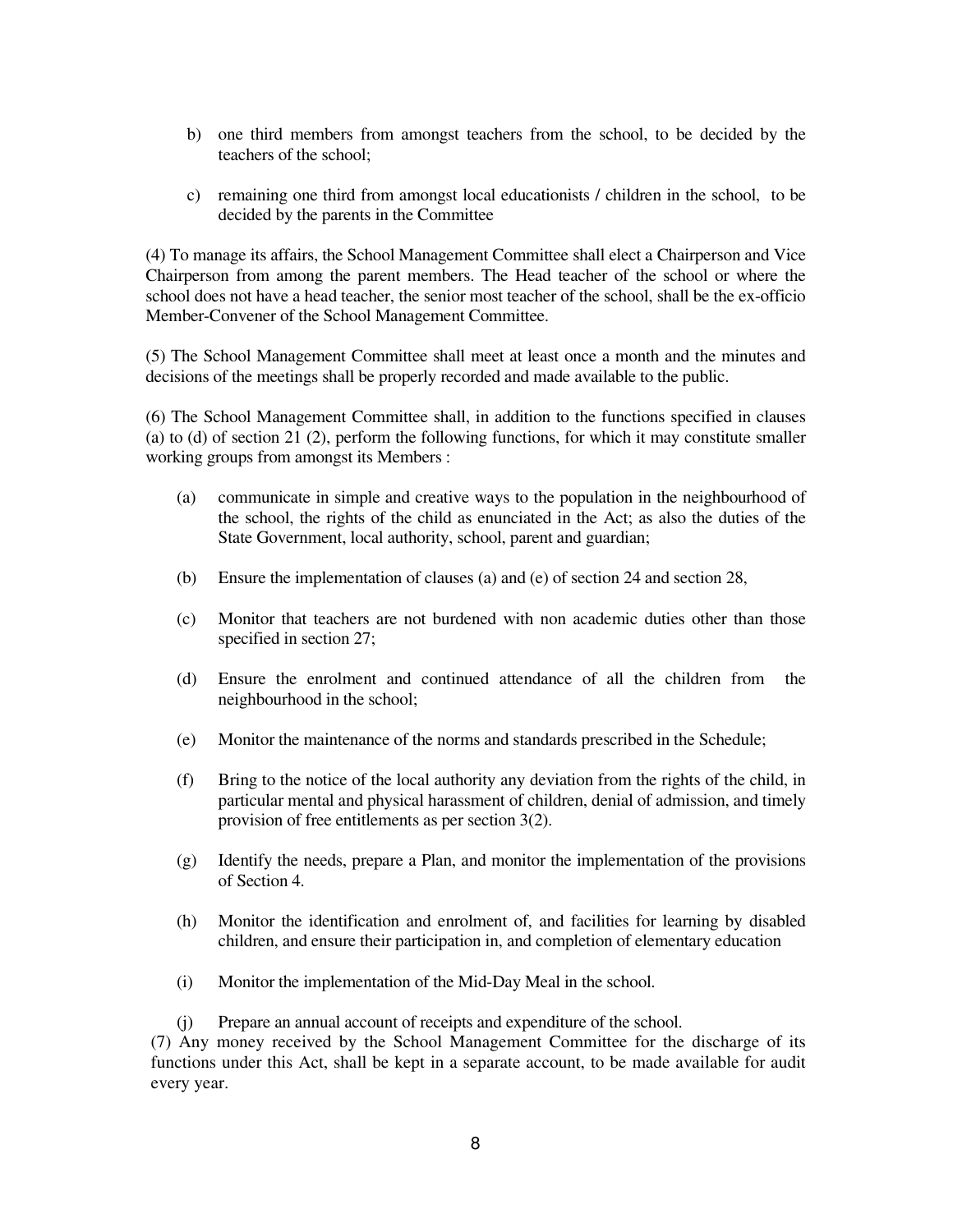(8) The accounts referred to in clause (j) to sub-Rule (6) and sub-Rule (7) should be signed by the Chairperson/ Vice-Chairperson and Convenor of the School Management Committee and made available to the local authority within one month of their preparation.

### **Preparation of School Development Plan for the purpose of section 22**

**14.** (1) The School Management Committee shall prepare a School Development Plan at least three months before the end of the financial year in which it is first constituted under the Act.

(2) The School Development Plan shall be a three year plan comprising three annual sub plans

- (3) The School Development Plan, shall contain the following details
	- (a) Estimates of class-wise enrolment for each year;
	- (b) Requirement, over the three year period, of the number of additional teachers, including Head Teachers, subject teachers and part time teachers, separately for Classes I to V and classes VI to VIII, calculated, with reference to the norms specified in the Schedule
	- (c) Physical requirement of additional infrastructure and equipments over the three year period, calculated, with reference to the norms and standards specified in the Schedule
	- (d) Additional financial requirement over the three year period, year-wise, in respect of (b) and (c) above, including additional requirement for providing special training facility specified in section 4, entitlements of children such as free text books and uniforms, and any other additional financial requirement for fulfilling the responsibilities of the school under the Act.

(3) The School Development Plan should be signed by the Chairperson/Vice-Chairperson and Convenor of the School Management Committee and submitted to the local authority before the end of the financial year in which it is to be prepared.

#### **PART VI – TEACHERS**

#### **Minimum Qualification for the purposes of section 23 (1)**

**15** (1) The academic authority notified in pursuance of sub-section (1) of section 23, shall, within three months of such notification, lay down the minimum qualifications for persons to be eligible for appointment as a teacher in an elementary school.

(2) The minimum qualifications laid down by the academic authority referred to in sub-Rule (1) shall be applicable for every school referred to in clause (n) of section 2.

#### **Relaxation of minimum qualification for the purposes of section 23 (2)**

**16** (1) The State Government shall estimate the teacher requirement as per the norms in the Schedule for all schools referred to in clause (n) of section 2 within the State, within six months from the commencement of the Act.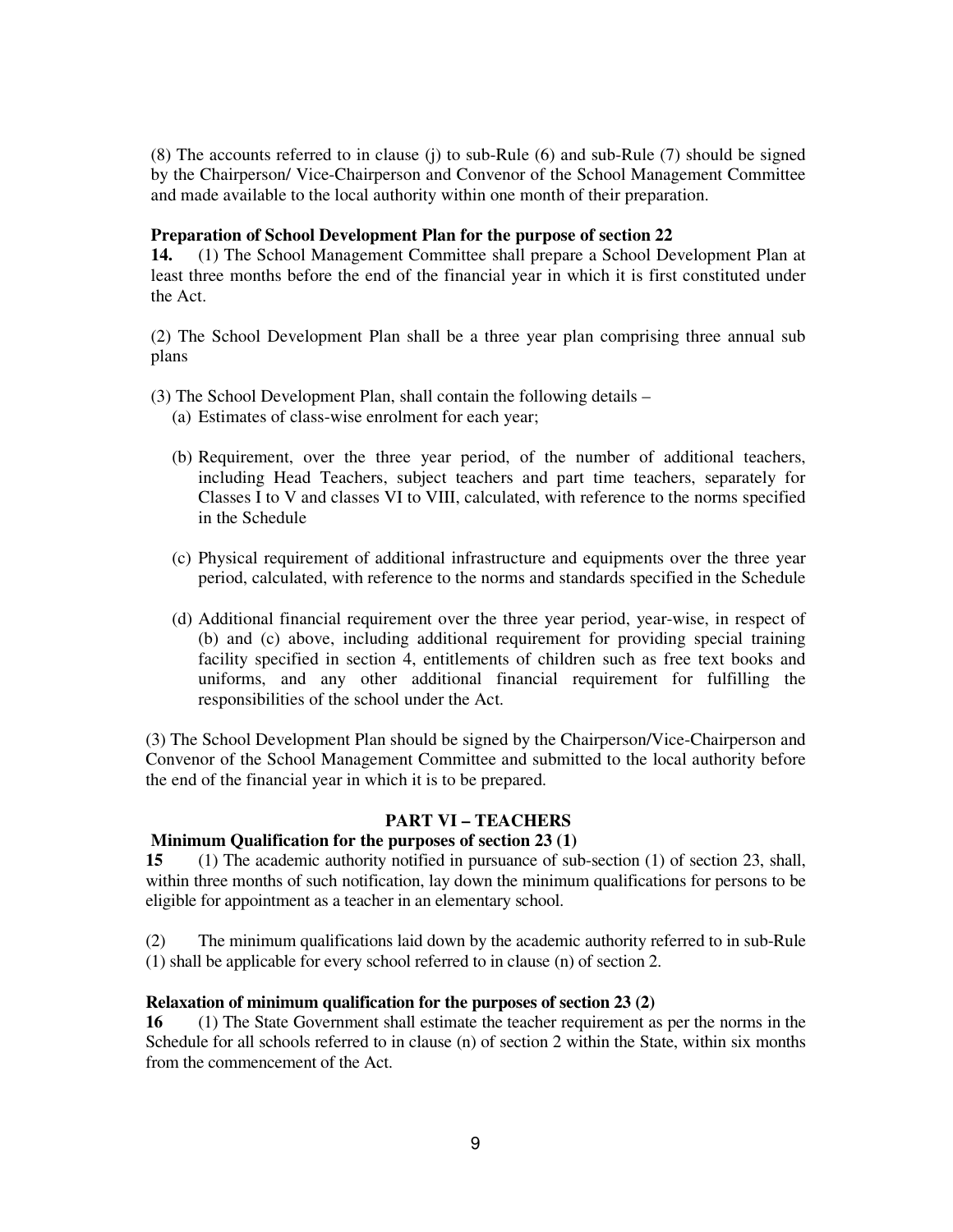(2) Where a State does not have adequate institutions offering courses or training in teacher education, or persons possessing minimum qualifications as laid down under sub-Rule (2) of Rule 15 are not available in sufficient numbers in relation to the requirement of teachers estimated under sub-Rule (1), the State Government shall request, within one year of the commencement of the Act, the Central Government for relaxation of the prescribed minimum qualification.

(3) On receipt of the request referred to in sub-Rule (2), the Central Government shall examine the request of the State Government and may relax the minimum qualifications by way of a Notification.

(4) The Notification referred to in sub-Rule (3) shall specify the nature of relaxation and the time period, not exceeding three years, but not beyond five years from the commencement of the Act, within which the teachers appointed under the relaxed conditions acquire the minimum qualifications prescribed by the academic authority notified under sub-section (1) of Section 23.

(5) After six months after the commencement of the Act, no appointment of teacher for any school can be made in respect of any person not possessing the minimum qualifications prescribed by the academic authority notified under sub-section (1) of Section 23 without the notification referred to in sub-Rule (3).

(6) A person appointed as a teacher within six months of the commencement of the Act, must possess at least the academic qualifications not lower than higher secondary school certificate or equivalent.

### **Acquiring minimum qualifications under proviso to section 23(2)**

**17** (1) The State Government shall provide adequate teacher education facilities to ensure that all teachers in schools referred to in sub-clauses (i) and (iii) of clause (n) of section 2, who do not possess the minimum qualifications laid down under sub-Rule (2) of Rule 15 at the time of commencement of the Act, to acquire such minimum qualifications within a period of five years from the commencement of the Act.

(2) For a teacher, of any school referred to in sub-clause (ii) and (iv) of clause (n) of section 2, who does not possess the minimum qualifications laid down under sub-Rule (2) of Rule 15 at the time of commencement of the Act, the management of such school shall enable such teacher to acquire such minimum qualifications within a period of five years from the commencement of the Act.

**Salary and allowances and conditions of service of teachers for the purpose of section 23(3) 18** (1) The State Government or the local authority, as the case may be, shall notify terms and conditions of service and salary and allowances of teachers in order to create a professional and permanent cadre of teachers.

(2) In particular and without prejudice to sub rule (1), the terms and conditions of service shall take into account the following, namely -

- (a) Accountability of teachers to the School Management Committee constituted under section 21.
- (b) provisions enabling long term stake of teachers in the teaching profession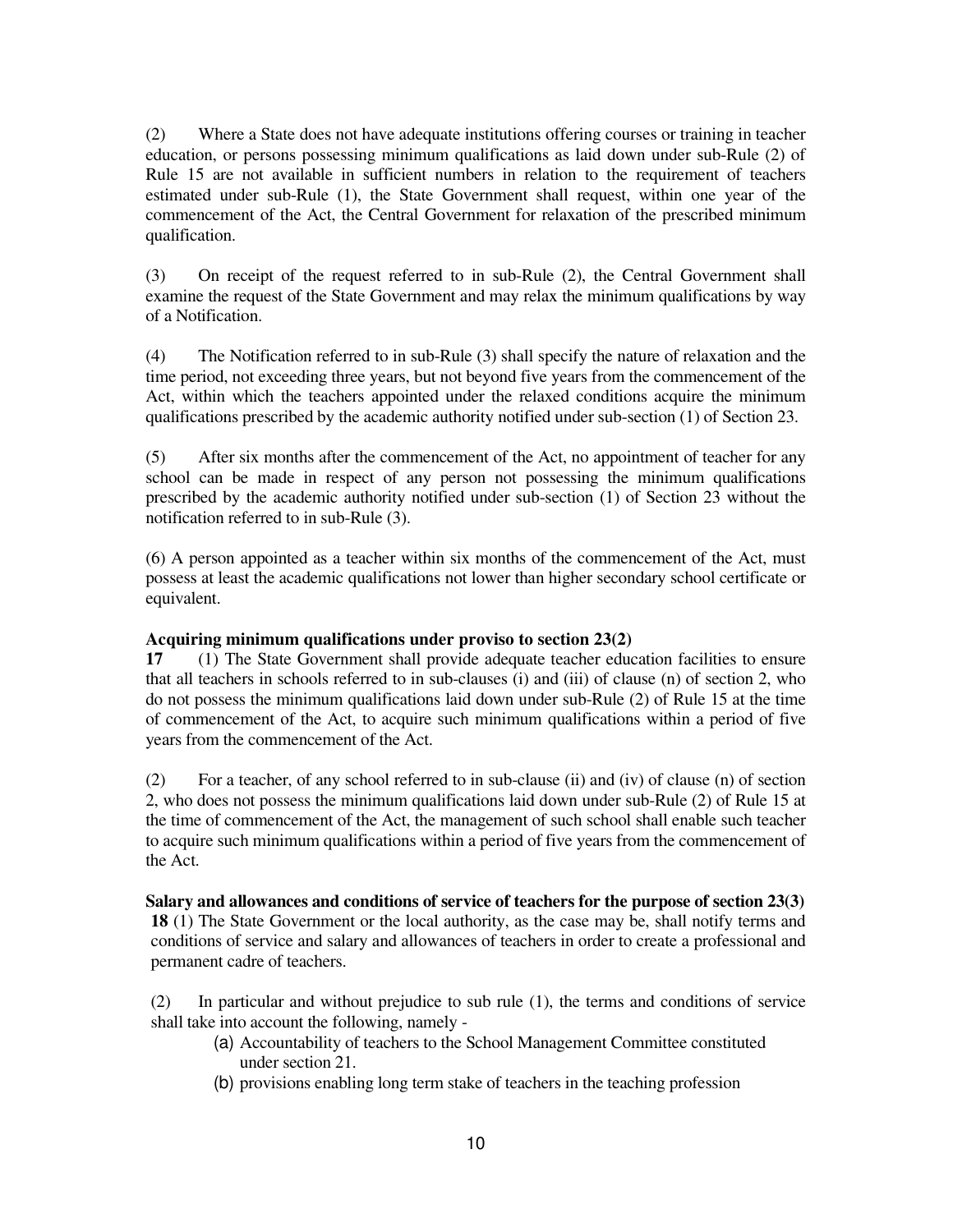(3) The scales of pay and allowances, medical facilities, pension, gratuity, provident fund, and other prescribed benefits of teachers, including those employed for the purpose of imparting special training as specified in Section 4, shall be that of regular teachers, and at par for similar work and experience.

#### **Duties to be performed by teachers for the purpose of clause (f) to section 24(1)**

**19** (1) In performance of the functions specified in sub-section (1) of section 24(1) and in order to fulfill the requirements of clause (h) of sub-section (2) of section 29 , the teacher shall maintain a file containing the pupil cumulative record for every child which will the basis for the awarding the completion certificate specified in sub-section (2) of section 30.

(2) In addition to the functions specified in clauses (a) to (e) of sub-section (1) of section 24, a teacher may perform the following duties assigned to him or her, without interfering with regular teaching:

(a) Participation in training programmes;

(b) Participation in curriculum formulation, and development of syllabi, training modules and text book development;

### **Grievance Redressal mechanism for teachers for the purposes of section 24(3)**

**20** (1) The School Management Committee constituted under section 21 shall be the first level of grievance redressal of teachers of schools specified therein.

(2) The State Government shall constitute School Tribunals at the State, District and Block levels which would act as the grievance redressal mechanism for the teachers.

#### **Maintaining Pupil-Teacher Ratio in each school for the purposes of section 25**

**21** (1) Sanctioned strength of teachers in a school shall be notified by the State Government or the local authority, as the case may be, within a period of three months of the appointed date.

Provided that the State Government or the local authority, as the case may be, shall, within three months of such Notification, redeploy teachers of schools having a strength in excess of the sanctioned strength prior to the Notification referred to in sub-Rule (1).

(2) If any person of the State Government or the local authority violates the provisions of sub-section (2) of section 25, he or she shall be personally liable for disciplinary action.

### **PART VII – CURRICULUM AND COMPLETION OF ELEMENTARY EDUCATION**

### **Academic Authority for the purposes of section 29**

**22** (1) The State Government shall notify the State Council of Educational Research and Training (or its equivalent), as the academic authority for the purposes of section 29.

(2) While laying down the curriculum and evaluation procedure, the academic authority notified under sub-Rule (1) shall

(a) formulate the relevant and age appropriate syllabus and text books and other learning material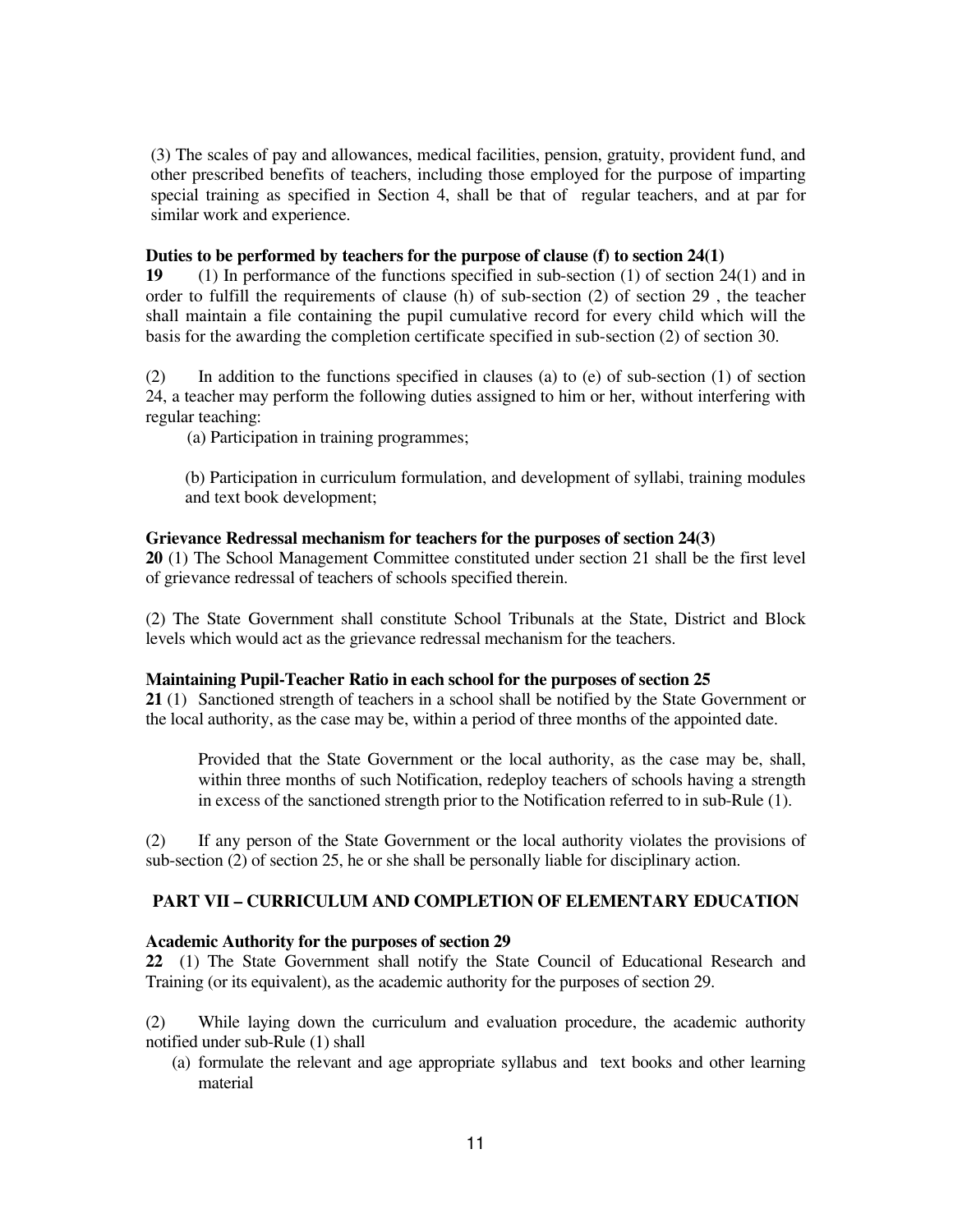- (b) develop in-service teacher training design, and
- (c) prepare guidelines for putting into practice continuous and comprehensive evaluation

(3) The academic authority referred to in sub-rule (1) shall design and implement a process of holistic school quality assessment on a regular basis

### **Award of certificate for the purposes of section 30**

**23** (1) The Certificate of completion of elementary education shall be issued at the school/block/district level within one month of the completion of elementary education.

- (2) The Certificate referred to in sub-rule (1) shall–
	- (a) certify that the child has completed all courses of study prescribed under section 29.
	- (b) contain the Pupil Cumulative Record of the child and also specify achievements of the child in areas of activities beyond the prescribed course of study and may include music, dance, literature, sports, etc.

## **PART VIII – PROTECTION OF RIGHT OF CHILDREN**

### **Performance of functions by the State Commission for Protection of Child Rights, for the purposes of section 31**

**24** (1) In respect of a State which does not have a State Commission for Protection of Child Rights, the State Government may take immediate steps to set up the Commission.

(2) Till such time as the State Government sets up the Commission, it shall constitute an interim authority known as the Right to Education Protection Authority (REPA) for the purposes of performing the functions specified in sub-section (1) of section 31, within six months of the commencement of Act or the constitution of the State Commission for Protection of Child Rights, whichever is earlier..

(3) The Right to Education Protection Authority (REPA) shall consist of the following, namely –

(a) A chairperson who is a person of high academic repute or has been a High Court Judge or has done outstanding work for promoting the rights of children; and

(b) Two Members, of whom at least one shall be a woman, from the following areas, from amongst persons of eminence, ability, integrity, standing and experience in –

- i. education;
- ii. child health care and child development;
- iii. juvenile justice or care of neglected or marginalized children or children with disabilities;
- iv. elimination of child labour or working with children in distress;
- v. child psychology or sociology; or
- vi. legal profession.

(4) The National Commission for Protection of Child Rights Rules, 2006 shall, so far as pertains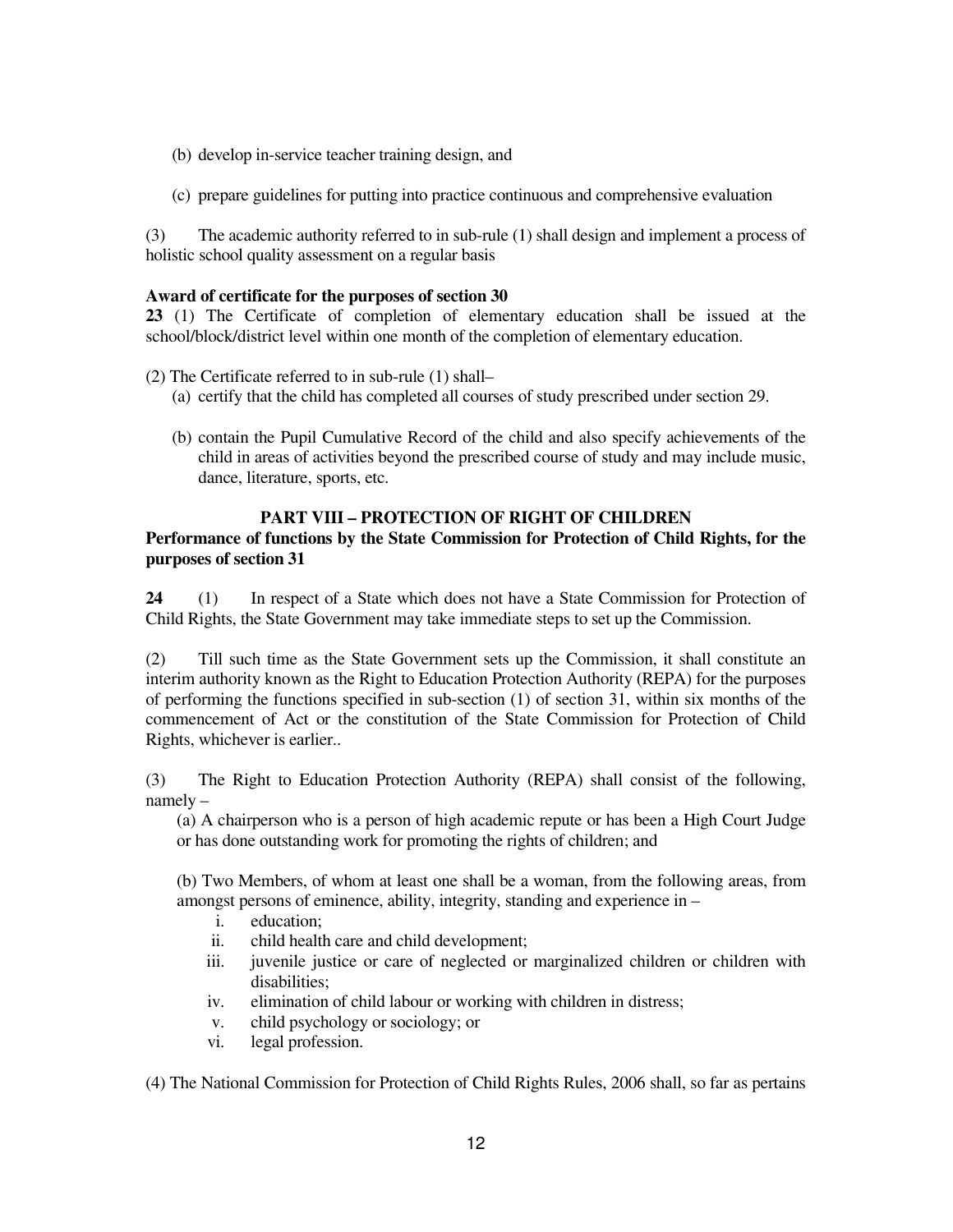to the terms and conditions, mutatis mutandis apply to Chairperson and other Members of the REPA.

(5) All records and assets of the REPA shall be transferred to the State Commission for Protection of Child Rights immediately after its constitution.

(6) In performance of its functions, the State Commission for Protection of Child Rights or the REPA, as the case may be, may also act upon matters referred to it by the State Advisory Council.

(7) The State Government shall enable constituting a Cell in the State Commission for Protection of Child Rights or the REPA, as the case may be, which may assist the Commission or the REPA in performance of its functions under the Act.

### **Manner of furnishing complaints before the State Commission for Protection of Child Rights**

25 (1) The State Commission for Protection of Child Rights, or the REPA, as the case may be, shall set up a child help line, accessible by SMS, telephone and letter, which would act as the forum for aggrieved child/guardian to register complaint regarding violation of rights under the Act, in a manner that records her identity but does not disclose it;

(2) All complaints to the helpline should be monitored through a transparent 'alert and action' online mechanism by the State Commission for Protection of Child Rights, or the REPA, as the case may be.

**Constitution and Functions of the State Advisory Council for the purpose of section 34 26 (**1) The State Advisory Council shall consist of a Chairperson and fourteen Members.

(2) The Minister in-charge of the Ministry/Department of School Education in the State Government shall be the ex-officio Chairperson of the Council

(3) Members of the Council, shall be appointed by the State Government from amongst persons having knowledge and practical experience in the field of elementary education and child development, as under

(a) At least four members should be from amongst persons belonging to SCs, STs and Minorities;

(b) At least one member should be from amongst persons having specialized knowledge and practical experience of education of children with special needs;

(c) One member should be from amongst persons having specialised knowledge in the field of pre-primary education

(d) At least two members should be from amongst persons having specialized knowledge and practical experience in the field of teacher education

(e) Fifty percent of such members shall be from amongst women

(4) The Department of School Education shall provide logistic support for meetings of the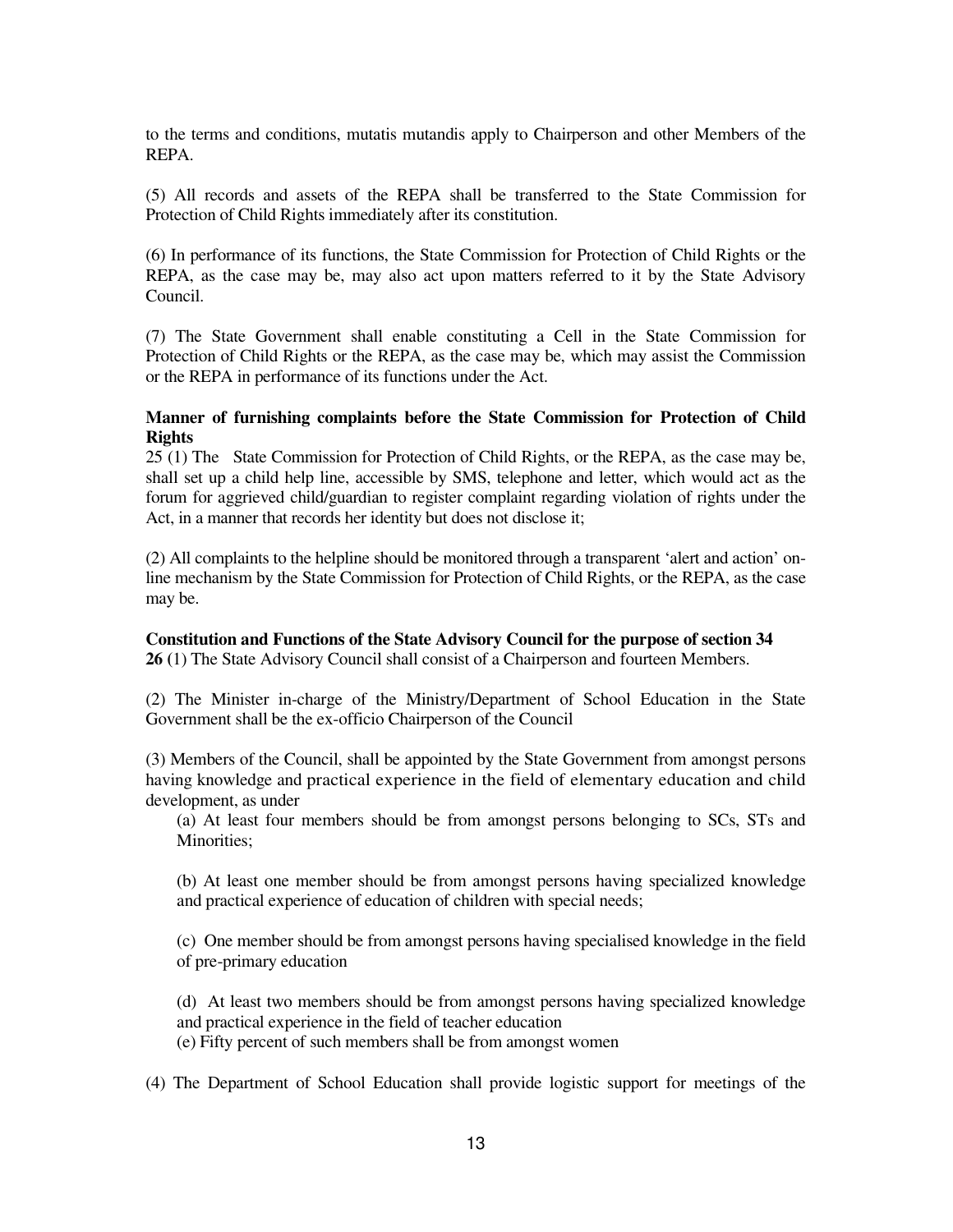Council and its other functions.

(5) The procedure for transaction of Business of the Council shall be as under.

(i) The Council shall meet regularly at such times as the Chairperson thinks fit but three months shall not intervene between its last and the next meeting.

(ii) The meeting of the Council shall be presided by the Chairperson. If for any reason the Chairperson is unable to attend the meeting of the Council, he may nominate a member of the Council to preside over such meeting. Quorum of the meeting of the Council shall be considered complete if at least 50% of its members are present.

(6) The terms and conditions for appointment of Members of the Council shall be as under (a) Every member shall hold office as such for a term of two years from the date on which he assumes office.

Provided that no member shall hold office more than two terms

(b) The member may be removed from his office by an order of the State Government on the ground of proved misbehaviour or incapacity, or on the happening of any one or more of the following events.

- i. Is adjudged an insolvent; or
- ii. Refuses to act or become incapable of acting; or
- iii. Is of unsound mind and stands so declared by a competent Court; or
- iv. Has so abused his office as to render his continuance in office detrimental to the public interest or
- v. Is convicted for an offence by a competent Court; or
- vi. Is without obtaining leave of absence from the Council, absent from two consecutive meetings of the Council

(c) No Member shall be removed from his office without being given an adequate opportunity of being heard.

(d) If vacancy occurs in the office of Members, whether by reason of his death, resignation or otherwise, such vacancy shall be filled within a period of 120 days by making a fresh appointment in accordance with the provisions of sub-Rule (2).

(e) Members of the Council shall be entitled to reimbursement of travelling and daily allowances for official tours and journeys in accordance with the orders issued by the State Government in relation to non-official members of the Committees and Commissions and such like categories of persons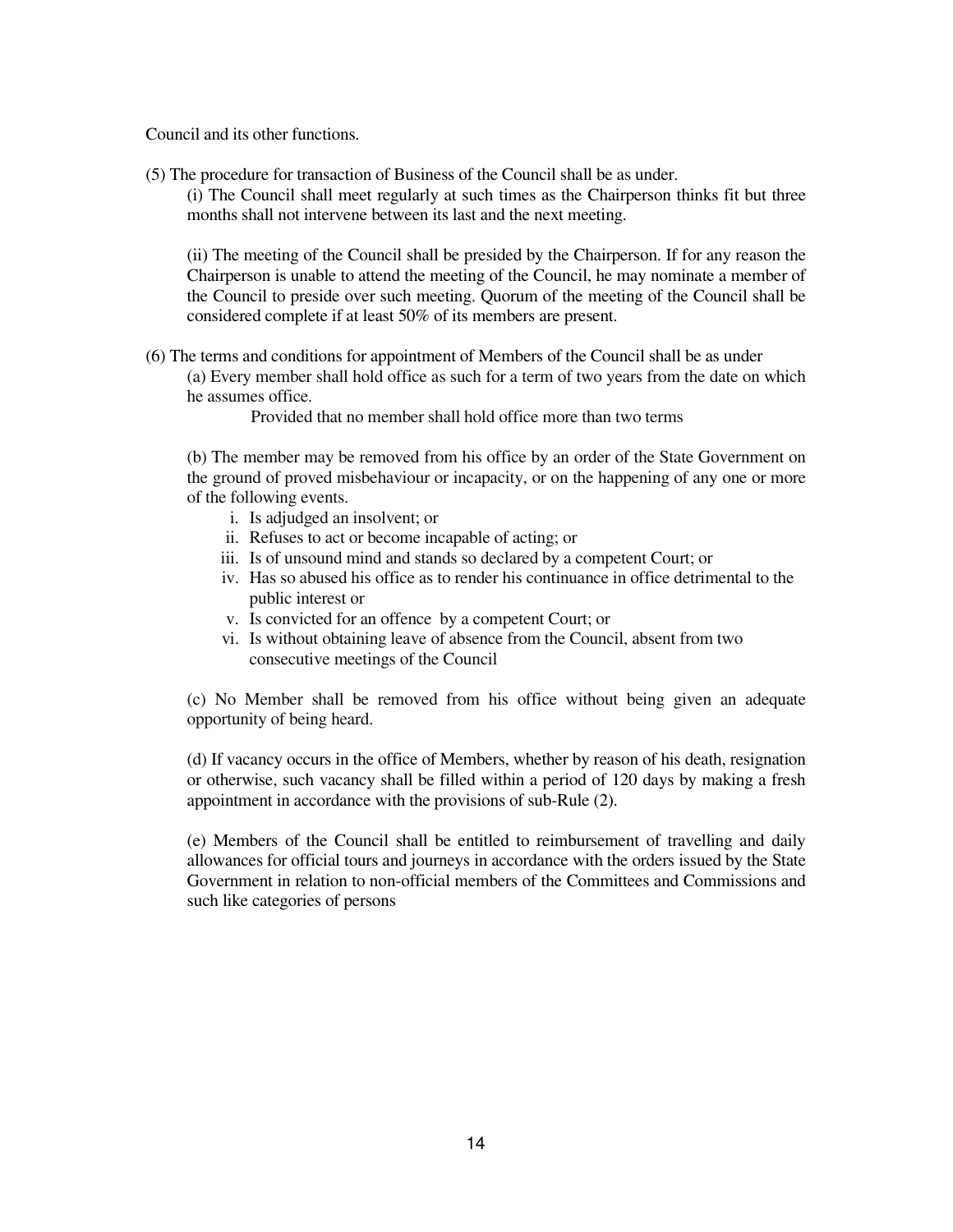### **APPENDIX**

### FORM I

# **SELF DECLARATION CUM APPLICATION FOR GRANT OF RECOGNITION OF SCHOOL See sub-Rule (1) of Rule 11 of the Right of Children to Free and Compulsory Education Rule, 2009**

To

 The District Education Officer (Name of District & State)

Sir,

 I forward herewith with a self declaration regarding compliance with the norms and standards prescribed in the Schedule of the Right of Children to Free and Compulsory Education Act, 2009 and an application in the prescribed proforma for the grant of recognition to …………………………………….. (Name of the school) ………………. With effect from the commencement of the school year  $20$ ..........

Yours faithfully,

Enclosure :

Place :

Date:

Chairman of Managing Committee/Manager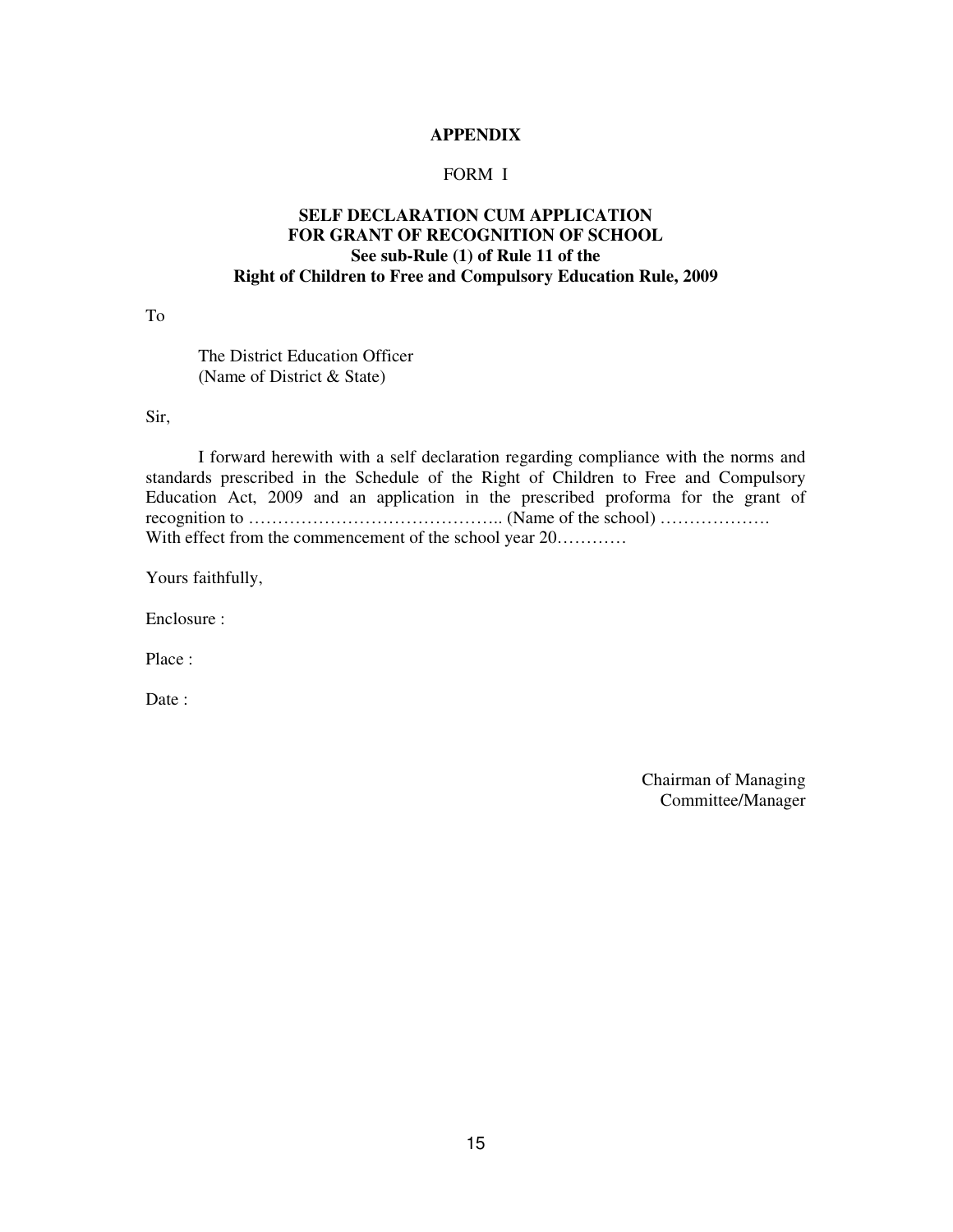|     | <b>A. School Details</b>      |  |  |
|-----|-------------------------------|--|--|
| -1. | Name of School                |  |  |
| 2.  | Academic Session              |  |  |
| 3.  | District                      |  |  |
| 4.  | <b>Postal Address</b>         |  |  |
| 5.  | Village/City                  |  |  |
| 6.  | Tahsil                        |  |  |
| 7.  | Pin Code:                     |  |  |
| 8.  | Phone No. with STD Code       |  |  |
| 9.  | Fax No.                       |  |  |
| 10. | E-mail address if any         |  |  |
|     | <b>Nearest Police Station</b> |  |  |

|    |                                                                                                                                                                                    | <b>B.</b> General Information |                                                                             |                 |
|----|------------------------------------------------------------------------------------------------------------------------------------------------------------------------------------|-------------------------------|-----------------------------------------------------------------------------|-----------------|
| 1. |                                                                                                                                                                                    | Year of Foundation            |                                                                             |                 |
| 2. | Date of First Opening of School                                                                                                                                                    |                               |                                                                             |                 |
| 3. |                                                                                                                                                                                    |                               | Name of Trust/Society/Managing Committee                                    |                 |
| 4. | registered                                                                                                                                                                         |                               | Whether Trust/Society/Managing Committee/ is                                |                 |
| 5. | Period                                                                                                                                                                             |                               | upto which Registration<br>of<br>Trust/Society/Managing Committee is valid  |                 |
| 6. | Whether there is a proof of non-proprietary<br>character of the Trust/Society/Managing<br>Committee supported by the list of members<br>with their address on an affidavit in copy |                               |                                                                             |                 |
| 7. | Name                                                                                                                                                                               |                               | of<br>official address<br>the<br>Manager/President/C/Chairman of the School |                 |
|    | Name                                                                                                                                                                               |                               |                                                                             |                 |
|    |                                                                                                                                                                                    | Designation                   |                                                                             |                 |
|    | Address                                                                                                                                                                            |                               |                                                                             |                 |
|    | Phone                                                                                                                                                                              |                               |                                                                             | $(0)$<br>$(R)$  |
| 8. | Total Income & Expenditure during last 3 years surplus/deficit                                                                                                                     |                               |                                                                             |                 |
|    | Year                                                                                                                                                                               | Income                        | Expenditure                                                                 | Surplus/deficit |
|    |                                                                                                                                                                                    |                               |                                                                             |                 |
|    |                                                                                                                                                                                    |                               |                                                                             |                 |

| C. Nature and area of School |                                                |  |  |
|------------------------------|------------------------------------------------|--|--|
|                              | Medium of Instruction                          |  |  |
| 2.                           | Type of School (Specify entry & exit classes)  |  |  |
| 3.                           | If aided, the name of agency and percentage of |  |  |
|                              | aid                                            |  |  |
| 4.                           | If School Recognized                           |  |  |
|                              | If so, by which authority                      |  |  |
|                              | Recognition number                             |  |  |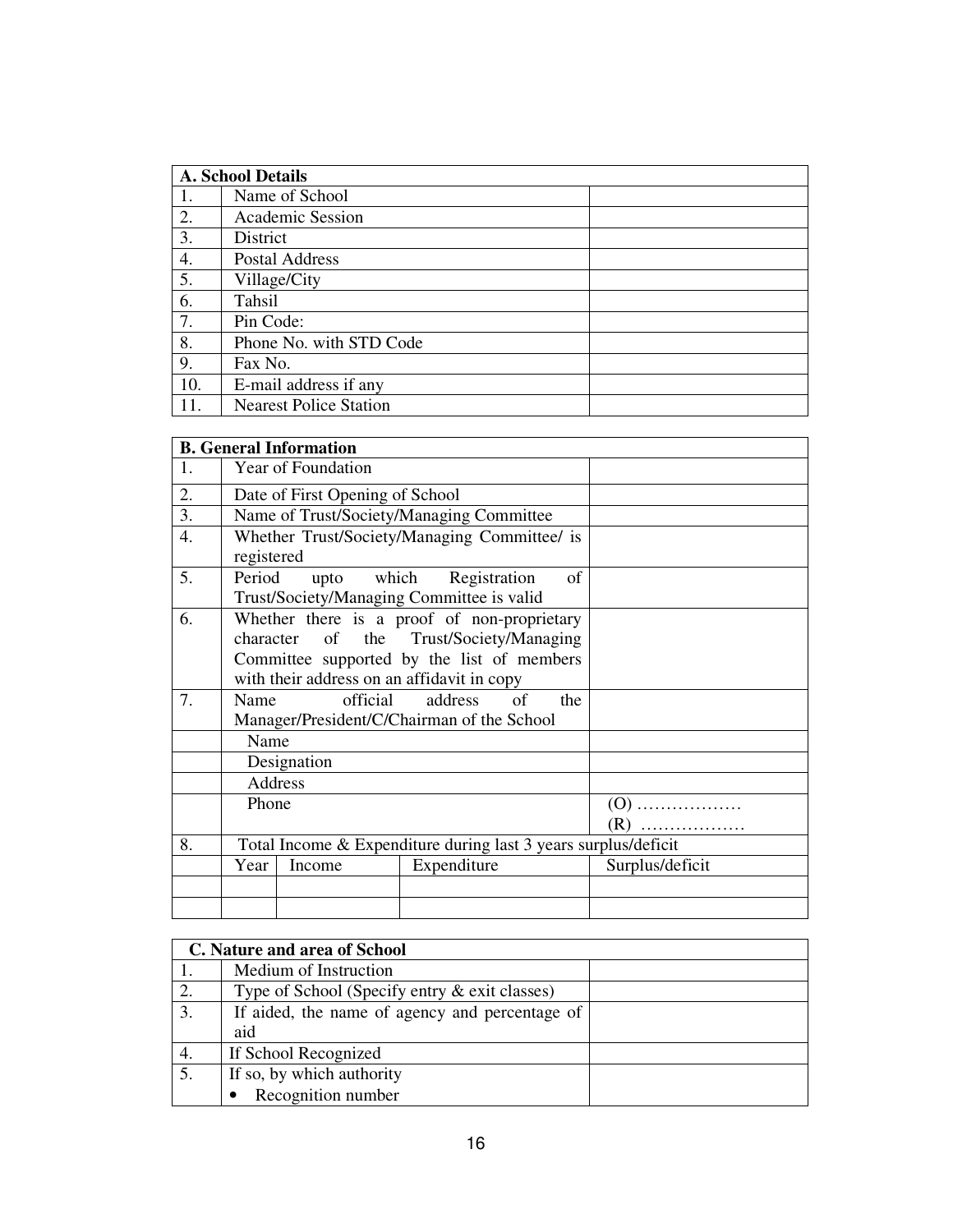| 6. | Does the school has its own building or is it    |  |
|----|--------------------------------------------------|--|
|    | running in a rented building.                    |  |
|    | Whether the school buildings or other structures |  |
|    | or the grounds are used only for the purpose of  |  |
|    | education and skill development?                 |  |
|    |                                                  |  |
|    |                                                  |  |
| 8. | Total area of the school                         |  |
| 9. | Built in area of the school                      |  |

# **D. Enrollment Status**

|          | <b>Class</b> | <b>No. of Section</b> | <b>No. of Students</b> |
|----------|--------------|-----------------------|------------------------|
| . .      | Pre-primary  |                       |                        |
| <u>.</u> |              |                       |                        |
|          | $-$ VIII     |                       |                        |

٦

| E. Infrastructure Details & Sanitary Conditions |                               |                |                     |
|-------------------------------------------------|-------------------------------|----------------|---------------------|
|                                                 | Room                          | <b>Numbers</b> | <b>Average Size</b> |
|                                                 | Classroom                     |                |                     |
| 2.                                              | Office room $-$ cum $-$ Store |                |                     |
|                                                 | $Room - cum - Headmaster$     |                |                     |
|                                                 | Room                          |                |                     |
|                                                 | Kitchen – $Cum - Store$       |                |                     |

|    | <b>F. Other Facilities</b>                       |  |  |
|----|--------------------------------------------------|--|--|
| 1. | Whether all facilities have barrier free access  |  |  |
| 2. | Teaching Learning Material (attach list)         |  |  |
| 3. | Sports & Play equipments (attach list)           |  |  |
| 4. | Facility books in Library                        |  |  |
|    | Books (No. of books)                             |  |  |
|    | Periodical/Newspapers                            |  |  |
| 5. | Type and number of drinking water facility       |  |  |
| 6. | <b>Sanitary Conditions</b>                       |  |  |
|    | Type of W.C. & Urinals<br>$\rm(i)$               |  |  |
|    | Number of Urinals/Lavatories Separately<br>(ii)  |  |  |
|    | for Boys                                         |  |  |
|    | (iii)<br>Number of Urinals/Lavatories Separately |  |  |
|    | for Girls                                        |  |  |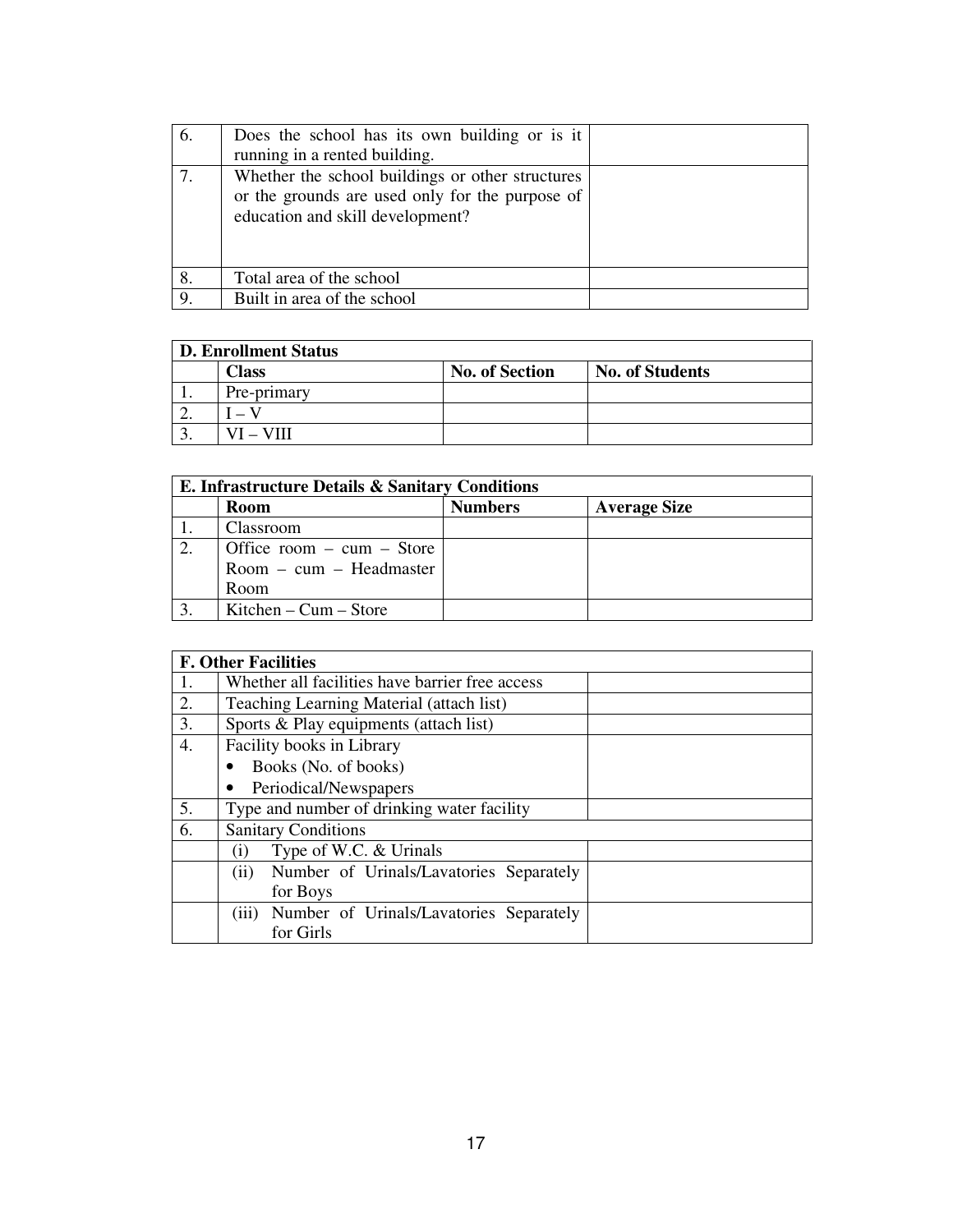|                                                                                       | <b>G. Particulars of Teaching Staff</b> |                                                                                   |                             |  |
|---------------------------------------------------------------------------------------|-----------------------------------------|-----------------------------------------------------------------------------------|-----------------------------|--|
| 1. Teaching in Primary/Upper Primary exclusively (details of each teacher separately) |                                         |                                                                                   |                             |  |
|                                                                                       | <b>Teacher Name</b>                     | Father/Spouse Name                                                                | Date of Birth               |  |
|                                                                                       |                                         |                                                                                   |                             |  |
|                                                                                       | (1)                                     | (2)                                                                               | (3)                         |  |
|                                                                                       | Academic                                | Professional Qualifications                                                       | <b>Teaching Experience</b>  |  |
|                                                                                       | Qualification                           |                                                                                   |                             |  |
|                                                                                       |                                         | (5)                                                                               |                             |  |
|                                                                                       | (4)                                     |                                                                                   | (6)                         |  |
|                                                                                       |                                         |                                                                                   |                             |  |
|                                                                                       | <b>Class Assigned</b>                   | <b>Appointment Date</b>                                                           | <b>Trained or Untrained</b> |  |
|                                                                                       |                                         |                                                                                   |                             |  |
|                                                                                       | (7)                                     | (8)                                                                               | (9)                         |  |
|                                                                                       |                                         |                                                                                   |                             |  |
|                                                                                       |                                         | 2. Teaching in Both Elementary and Secondary (details of each teacher separately) |                             |  |
|                                                                                       |                                         |                                                                                   |                             |  |
|                                                                                       | <b>Teacher Name</b>                     | Father/Spouse Name                                                                | Date of Birth               |  |
|                                                                                       | (1)                                     | (2)                                                                               | (3)                         |  |
|                                                                                       |                                         |                                                                                   |                             |  |
|                                                                                       | Academic                                | Professional Qualifications                                                       | <b>Teaching Experience</b>  |  |
|                                                                                       | Qualification                           |                                                                                   |                             |  |
|                                                                                       |                                         | (5)                                                                               |                             |  |
|                                                                                       | (4)                                     |                                                                                   | (6)                         |  |
|                                                                                       |                                         |                                                                                   |                             |  |
|                                                                                       | <b>Class Assigned</b>                   | <b>Appointment Date</b>                                                           | Trained or Untrained        |  |
|                                                                                       |                                         |                                                                                   |                             |  |
|                                                                                       | (7)                                     | (8)                                                                               | (9)                         |  |
|                                                                                       | 3. Head Teacher                         |                                                                                   |                             |  |
|                                                                                       |                                         |                                                                                   |                             |  |
|                                                                                       | <b>Teacher Name</b>                     | Father/Spouse Name                                                                | Date of Birth               |  |
|                                                                                       |                                         |                                                                                   |                             |  |
|                                                                                       | (1)                                     | (2)                                                                               | (3)                         |  |
|                                                                                       |                                         |                                                                                   |                             |  |
|                                                                                       | Academic                                | Professional Qualifications                                                       | <b>Teaching Experience</b>  |  |
|                                                                                       | Qualification                           |                                                                                   |                             |  |
|                                                                                       |                                         | (5)                                                                               |                             |  |
|                                                                                       | (4)                                     |                                                                                   | (6)                         |  |
|                                                                                       |                                         |                                                                                   |                             |  |
|                                                                                       | <b>Class Assigned</b>                   | <b>Appointment Date</b>                                                           | <b>Trained or Untrained</b> |  |
|                                                                                       |                                         |                                                                                   |                             |  |
|                                                                                       | (7)                                     | (8)                                                                               | (9)                         |  |
|                                                                                       |                                         |                                                                                   |                             |  |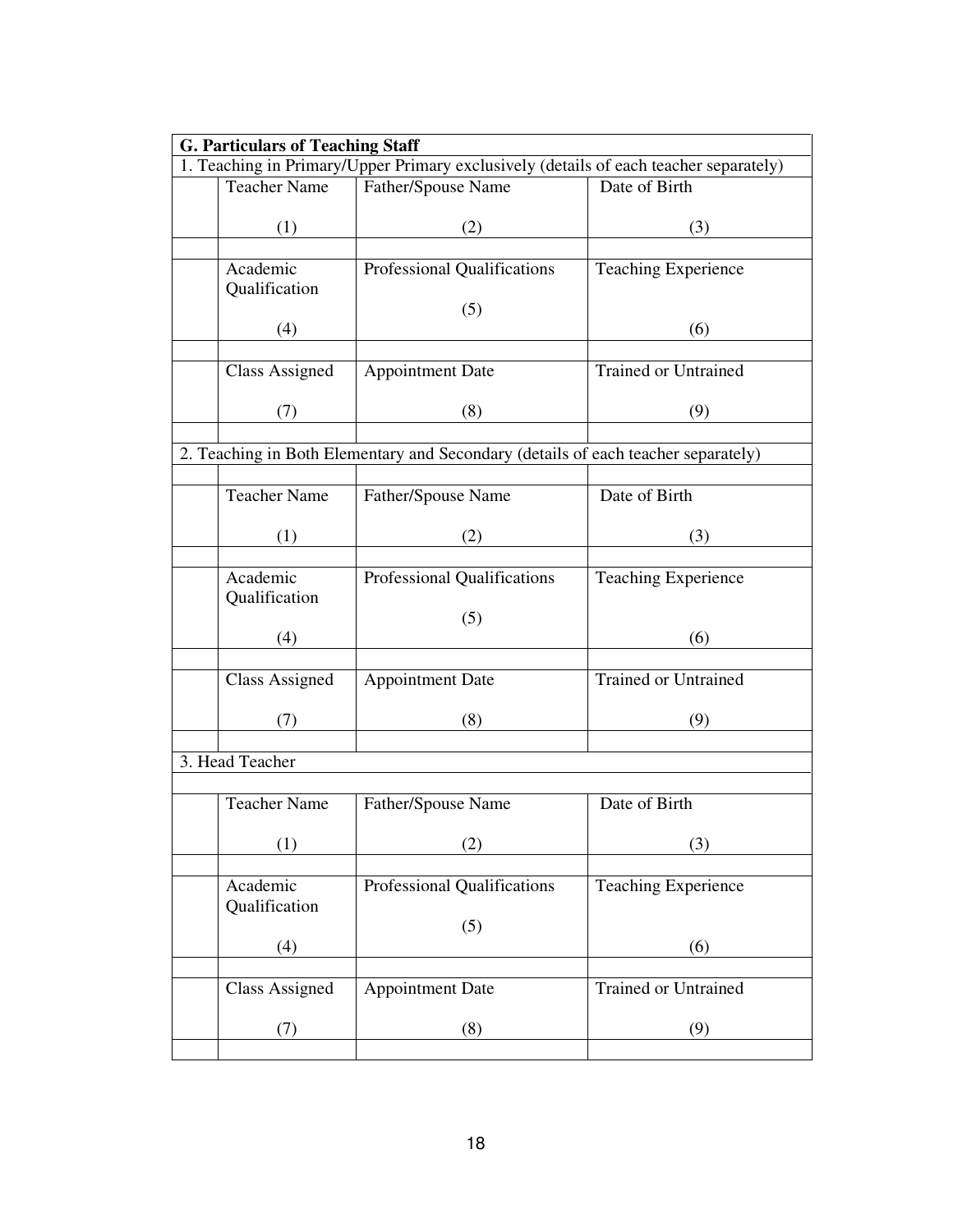|    | H. Curriculum and Syllabus                        |  |
|----|---------------------------------------------------|--|
|    | Details of curriculum & syllabus followed in each |  |
|    | class (upto VIII)                                 |  |
| 2. | System of Pupil Assessment.                       |  |
| 3. | Whether pupils of the school are required to take |  |
|    | any Board exam upto class 8?                      |  |

- I. Certified that the school has also submitted information in this data capture format of District Information System of Education with this application.
- J. Certified that the school is open to inspection by any officer authorized by the appropriate authority;
- K. Certified that the school undertakes to furnish such reports and information as may be required by the District Education Officer from time to time and complies with such instructions of the appropriate authority or the District Education Officer as may be issued to secure the continued fulfillment of the condition of recognition or the removal of deficiencies in working of the school;
- L. Certified that records of the school pertinent to the implementation of this Act shall be .open to inspection. by any officer authorized by the District Education Officer or appropriate authority at any time, and the school shall furnish all such information as may be necessary to enable the Central and / or State Government/ Local Body or the Administration to discharge its or his obligations to Parliament / Legislative Assembly of the state/Panchayat/Municipal Corporation as the case may be.

Sd./-

Chairman/Manager, Managing Committee ………………….School

Place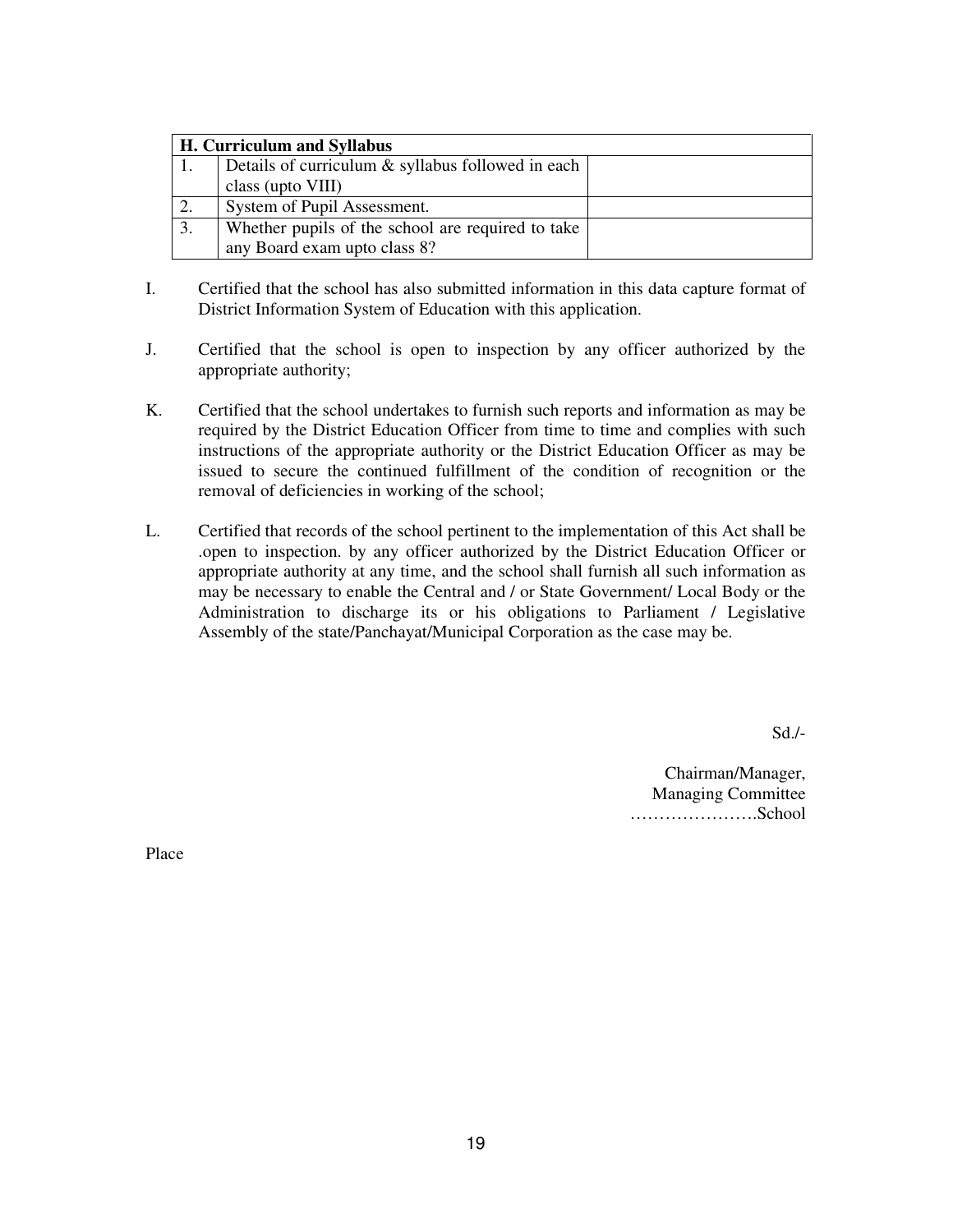#### **Form II**

**Gram : Phone: E-Mail: Fax:** 

# **OFFICE OF DISTRICT EDUCATION OFFICER**

*(Name of District / State)* 

**No. Dated:** 

**The Manager,** 

# **Sub: Recognition Certificate for the School under sub-rule (4) of rule 11of Right of Children to Free and Compulsory Education Rules, 2009 for the purpose of Section 18 of Right of Children to Free and Compulsory Education Act, 2009.**

Dear Sir/Madam,

With reference to your application dated and subsequent correspondence with the school/inspection in this regard, I convey the grant for provisional recognition to the \_\_\_\_\_\_\_\_\_\_ (name of the school with address) for Class \_\_\_\_ to Class \_\_\_\_ for a period of three years w.e.f. to  $\qquad$ .

The above sanction is subject to fulfillment of following conditions:-

- 1. The grant for recognition is not extendable and does not in any way imply any obligation to recognize/affiliate beyond Class VIII.
- 2. The School shall abide by the provisions of Right of Children to Free and Compulsory Education Act, 2009 (Annexure I) and the Right of Children to Free and Compulsory Education Rules, 2009 (Annexure II).
- 3. The School shall admit in class I, to the extent of --------% of the strength of that class, children belonging to weaker section and disadvantaged group in the neighbourhood and provide free and compulsory elementary education till its completion. Provided, further that in case of pre primary classes also, this norm shall be followed.
- 4. For the children referred to in paragraph 3, the School shall be reimbursed as per Section 12(2) of the Act. To receive such reimbursements school shall provide a separate bank account.
- 5. The Society/School shall not collect any capitation fee and subject the child or his or her parents or guardians to any screening procedure.
- 6. The School shall not deny admission To any child for lack of age proof. If such admission is sought subsequent to the extended provided prescribed for admission.

On the ground of religion, caste or race, place of birth or any of them.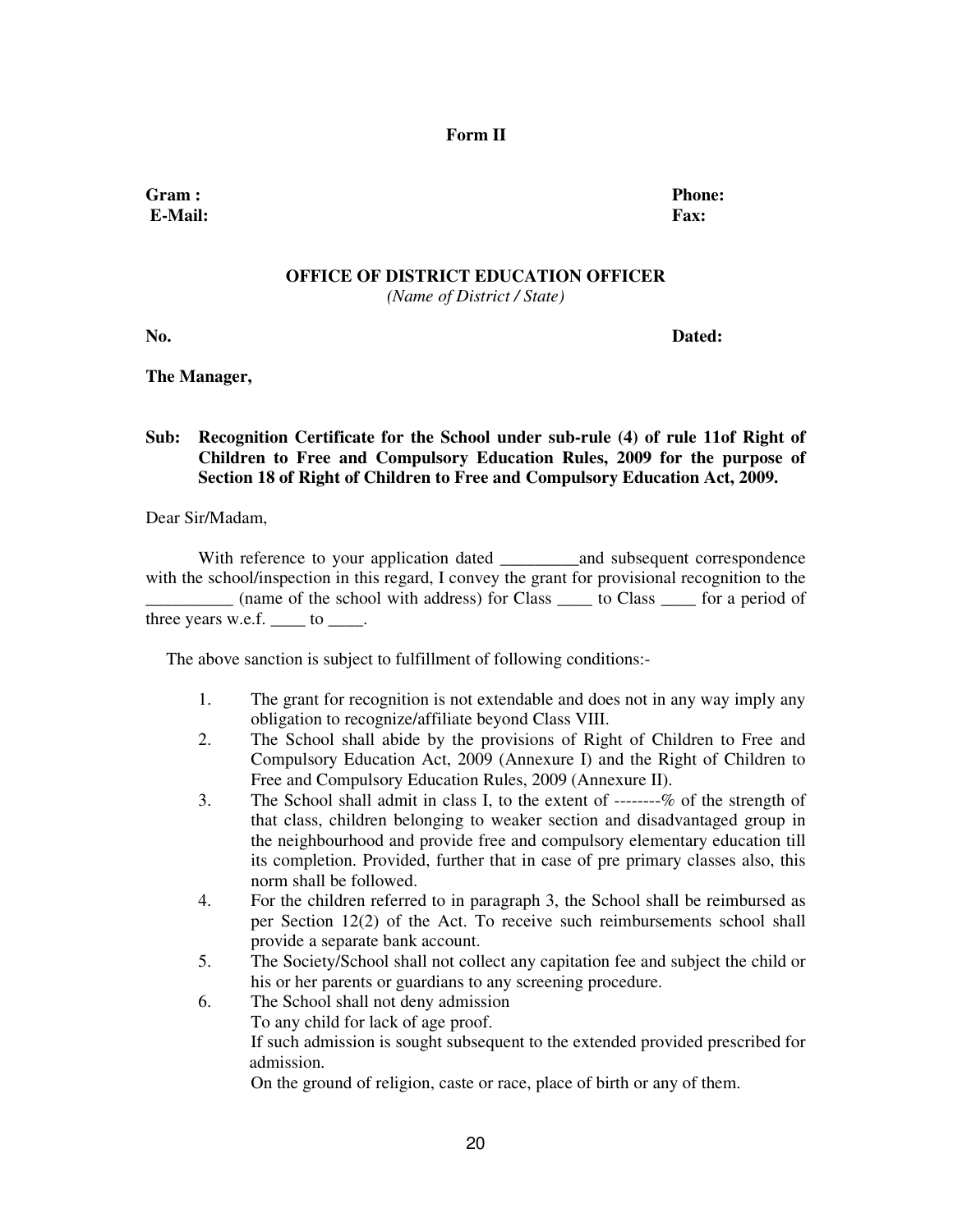- 7. The School shall ensure:
	- (i) No child admitted shall be held back in any class or expelled from school till the completion of elementary education in a school;
	- (ii) No child shall be subjected to physical punishment or mental harassment;
	- (iii) No child is required to pass any board examination till the completion of elementary education;
	- (iv) Every child completing elementary education shall be awarded a certificate as laid down under Rule 23
	- (v) Inclusion of Students with disabilities/special needs as per provision of the Act
	- (vi) The teachers are recruited with minimum qualifications as laid under section 23(1) of the Act. Provided further that the current teachers who, at the commencement of this Act do not possess minimum qualifications shall acquire such minimum qualifications with in a period of 5 years;
	- (vii) The teacher performs its duties specified under section 24(1) of the Act and
	- (viii) The teachers shall not engage himself or herself for private teaching activities.
- 8. The School shall follow the syllabus on the basis of curriculum laid down by appropriate authority.
- 9. The School shall enroll students proportionate to the facilities available in the school as prescribed in the section 19 of the Act.
- 10. The School shall maintain the standards and norms of the school as specified in section 19 of the Act. The facilities reported at the time of last inspection are as given under:- Area of school campus Total built up area Area of play ground No. of class rooms Room for Headmaster-cum-Office-cum-Storeroom Separate toilet for boys and girls Drinking Water Facility Kitchen for cooking Mid Day Meal Barrier free Access Availability of Teaching Learning Material/Play Sports Equipments/Library 11. No unrecognized classes shall run within the premises of the school or outside in the same name of school.
- 12. The school buildings or other structures or the grounds are used only for the purposes education and skill development.
- 13. The School is run by a society registered under the Societies Registration Act, 1860 (21 of 1860), or a public trust constituted under any law for the time being in force;
- 14. The School is not run for profit to any individual, group or association of individuals or any other persons;